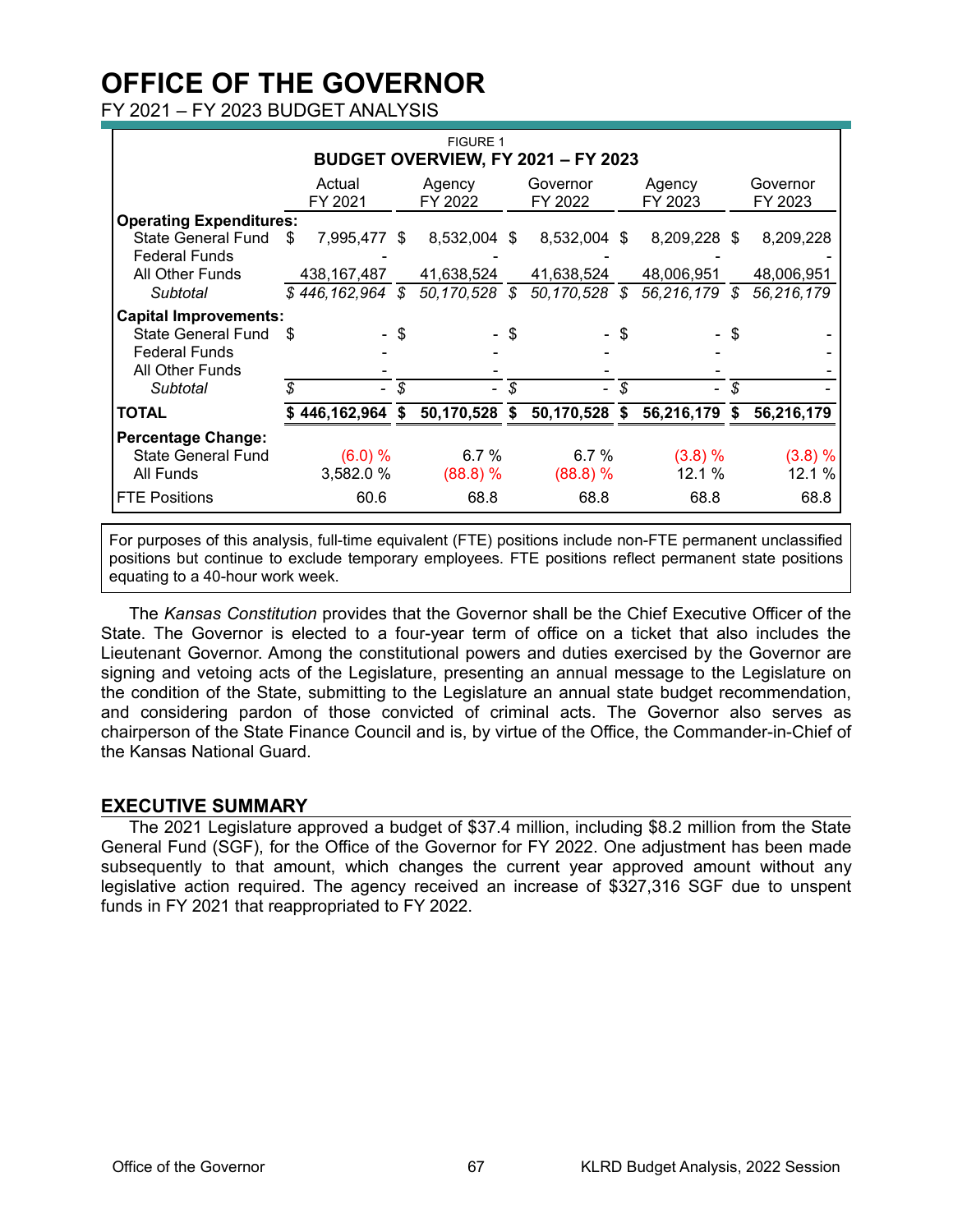

The **agency** requests a revised estimate of \$50.2 million, including \$8.5 million SGF, in FY 2022. This is an increase of \$12.4 million above the FY 2022 approved amount. The agency's revised estimate includes expenditures of \$7.0 million in federal Coronavirus Relief Fund (CRF) moneys. The CRF is the largest source of state funding provided in the Coronavirus Aid, Relief, and Economic Security (CARES) Act. The agency was allocated a total of \$1.0 billion in discretionary moneys from the CRF, which must be used for expenditures related to the COVID-19 public health emergency. The agency's revised estimate includes \$3.5 million from the State Fiscal Recovery Fund provided in the federal American Rescue Plan Act. These expenditures are for operating costs for the Office of Recovery in FY 2022. These expenditures include \$8.0 million for outside auditors and accountants for the distribution of funding and expenditures (\$1.9 million) for salaries and wages. The agency's revised estimate also includes a decrease of \$16,571 in Coronavirus Emergency Supplemental Funding (CESF) expenditures. The CESF, authorized through the CARES Act, provides funding to prevent, prepare for, and respond to the COVID-19 pandemic, specifically for state and local units of government and federally recognized Indian Tribal governments performing law enforcement functions.

The Governor's Grant Office anticipates an increase of \$696,657 in federal Family Violence Prevention and Services Act (FVPSA) grant expenditures in FY 2022. The FVPSA is a federal program to prevent incidents of family violence, domestic violence, and dating violence; provide immediate shelter, supportive services, and access to community-based programs for victims of family violence, domestic violence, or dating violence, and their dependents; and provide specialized services for children exposed to family violence, domestic violence, or dating violence, including victims who are members of underserved populations. The U.S. Department of Health and Human Services provides funding for this grant. The Governor's Grant Office also anticipates an increase of \$1.3 million in federal Victims of Crime Act (VOCA) grant expenditures in FY 2022.

All other adjustments include an increase of \$1,319 SGF due to an increase in operating expenditures for the Office of the Governor and Lieutenant Governor, which includes a corresponding decrease in special revenue funds of \$41,941. The agency also estimates additional federal funding decreases of \$17,280.

The **Governor** concurs with the agency's request in FY 2022.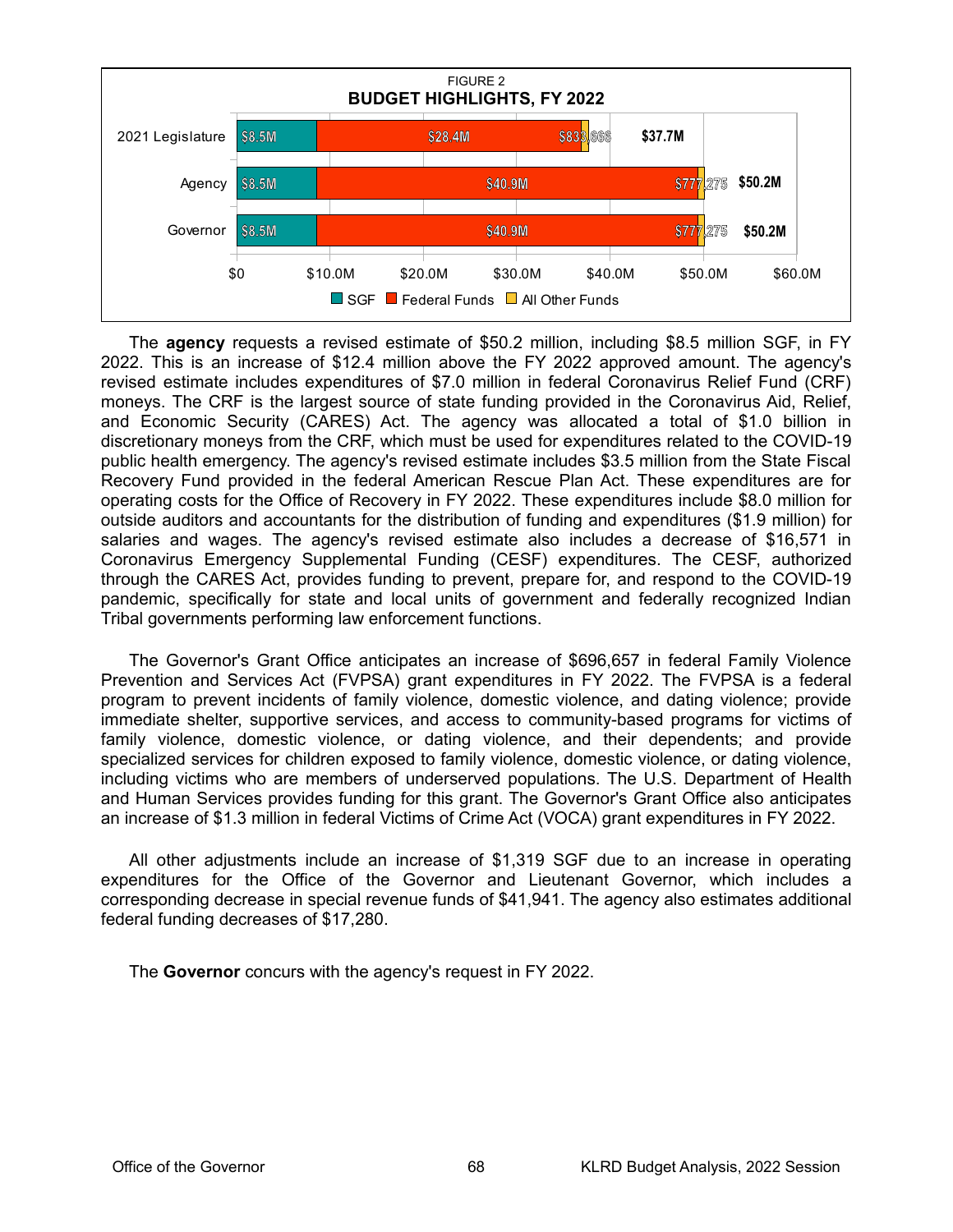

The **agency** requests \$56.2 million, including \$8.2 million SGF, for FY 2023. This is an increase of \$6.0 million above the FY 2022 revised estimate. The American Rescue Plan (ARPA) was enacted on March 11, 2021, and provides \$1.9 trillion in federal spending to assist in the response to and recovery from the COVID-19 pandemic. It is the sixth in a series of federal legislation providing COVID-19 relief totaling \$5.2 trillion. Entities in Kansas are estimated to be allocated over \$4.9 billion in COVID-19 federal relief as part of ARPA. Federal agencies continue to determine allocations and guidance and, in some instances, allocations are dependent on application or opt-in requirements. The agency estimates \$19.6 million in ARPA expenditures for FY 2023. This is an increase of \$16.1 million above the FY 2022 revised estimate. The agency estimates decreases in federal Coronavirus Relief Fund moneys and Coronovirus Emergency Supplemental Fund moneys for FY 2023.

Additionally, the agency estimates a decrease in Victims of Crime Act (VOCA) Victim Assistance Grant expenditures, Family Violence Prevention and Services Act expenditures, and expenditures for Project Safe Neighborhoods grant program. The agency requests additional adjustments including a decrease of \$322,776 in SGF expenditures. The agency decreased the request for SGF moneys for other assistance for Domestic Violence Prevention Grants and Child Advocacy Center grants due to a lack of reappropriated funding for FY 2023. In addition to the reduction in SGF expenditures, the agency estimates a decrease of \$340,414 in other expenditures for FY 2023. This includes a decrease of \$19,600 for expenditures related to training and conferences. Other reductions in federal funding are for Paul Coverdell Forensic Science Improvement Grants, Sexual Assault Services, and the Violence Against Women Act Grant expenditures.

The **Governor** concurs with the agency's request for FY 2023.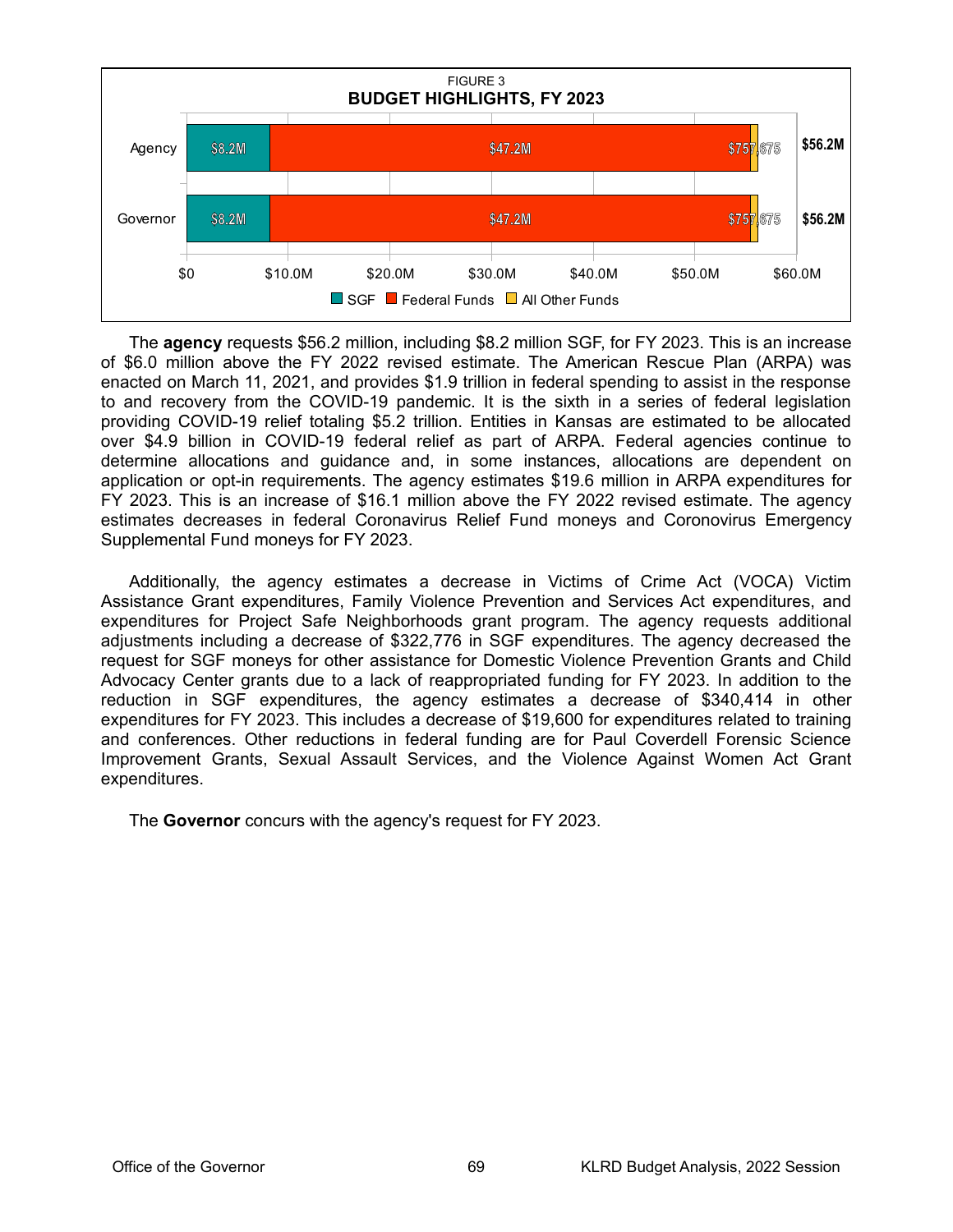# **EXPENDITURES AND FINANCING**

| <b>FIGURE 4</b><br>BUDGET SUMMARY BY CATEGORY OF EXPENDITURE, FY 2021 - FY 2023 |    |                   |    |                 |  |                 |    |                            |  |            |
|---------------------------------------------------------------------------------|----|-------------------|----|-----------------|--|-----------------|----|----------------------------|--|------------|
|                                                                                 |    |                   |    |                 |  |                 |    |                            |  |            |
|                                                                                 |    | Actual            |    | Agency          |  | Governor        |    | Agency                     |  | Governor   |
|                                                                                 |    | FY 2021           |    | FY 2022         |  | FY 2022         |    | FY 2023                    |  | FY 2023    |
| <b>Category of Expenditure:</b>                                                 |    |                   |    |                 |  |                 |    |                            |  |            |
| Salaries and Wages                                                              | \$ | 4,265,673 \$      |    | 5,918,502 \$    |  | 5,918,502 \$    |    | 6,061,615 \$               |  | 6,061,615  |
| <b>Contractual Services</b>                                                     |    | 11,547,369        |    | 9,183,813       |  | 9,183,813       |    | 17,547,805                 |  | 17,547,805 |
| Commodities                                                                     |    | 21,525            |    | 27,603          |  | 27,603          |    | 37,175                     |  | 37,175     |
| Capital Outlay                                                                  |    | 46,601            |    | 12,238          |  | 12,238          |    | 49,415                     |  | 49,415     |
| <b>Debt Service Interest</b>                                                    |    |                   |    |                 |  |                 |    |                            |  |            |
| Subtotal                                                                        | S. | 15,881,168 \$     |    | 15, 142, 156 \$ |  | 15, 142, 156 \$ |    | $\overline{23,696,010}$ \$ |  | 23,696,010 |
| Aid to Local Units                                                              |    | 403,901,996       |    | 3,780,809       |  | 3,780,809       |    | 2,906,012                  |  | 2,906,012  |
| Other Assistance                                                                |    | 26,379,800        |    | 31,247,563      |  | 31,247,563      |    | 29,614,157                 |  | 29,614,157 |
| Subtotal–Operating \$                                                           |    | 446, 162, 964 \$  |    | 50,170,528 \$   |  | 50,170,528 \$   |    | 56,216,179 \$              |  | 56,216,179 |
| Capital Improvements                                                            |    |                   |    |                 |  |                 |    |                            |  |            |
| Debt Service                                                                    |    |                   |    |                 |  |                 |    |                            |  |            |
| Principal<br><b>TOTAL</b>                                                       |    | $$446,162,964$ \$ |    | 50,170,528 \$   |  | 50,170,528 \$   |    | 56,216,179 \$              |  | 56,216,179 |
|                                                                                 |    |                   |    |                 |  |                 |    |                            |  |            |
| Financing:                                                                      |    |                   |    |                 |  |                 |    |                            |  |            |
| State General Fund                                                              | \$ | 7,995,477 \$      |    | 8,532,004 \$    |  | 8,532,004 \$    |    | 8,209,228 \$               |  | 8,209,228  |
| <b>Federal Funds</b>                                                            |    | 437,388,738       |    | 40,861,249      |  | 40,861,249      |    | 47,249,276                 |  | 47,249,276 |
| Domestic Violence                                                               |    | 550,000           |    | 550,000         |  | 550,000         |    | 550,000                    |  | 550,000    |
| <b>Prevention Grant</b>                                                         |    |                   |    |                 |  |                 |    |                            |  |            |
| Child Advocacy                                                                  |    | 150,000           |    | 150,000         |  | 150,000         |    | 150,000                    |  | 150,000    |
| <b>Center Grant</b>                                                             |    |                   |    |                 |  |                 |    |                            |  |            |
| All Other Funds                                                                 |    | 78,749            |    | 77,275          |  | 77,275          |    | 57,675                     |  | 57,675     |
| <b>TOTAL</b>                                                                    |    | \$446,162,964     | \$ | 50,170,528 \$   |  | 50,170,528      | \$ | 56,216,179 \$              |  | 56,216,179 |
| <b>FTE Positions</b>                                                            |    | 60.6              |    | 68.8            |  | 68.8            |    | 68.8                       |  | 68.8       |

### **STATE GENERAL FUND**



For the Office of the Governor, SGF expenditures are for the operation of the Governor and Lieutenant Governor's offices, and for certain grant programs in the Governor's Grant Office such as Domestic Violence Prevention Grants and Child Advocacy Centers. Other expenditures include operating expenses for the Governor's residence in Topeka, Kansas.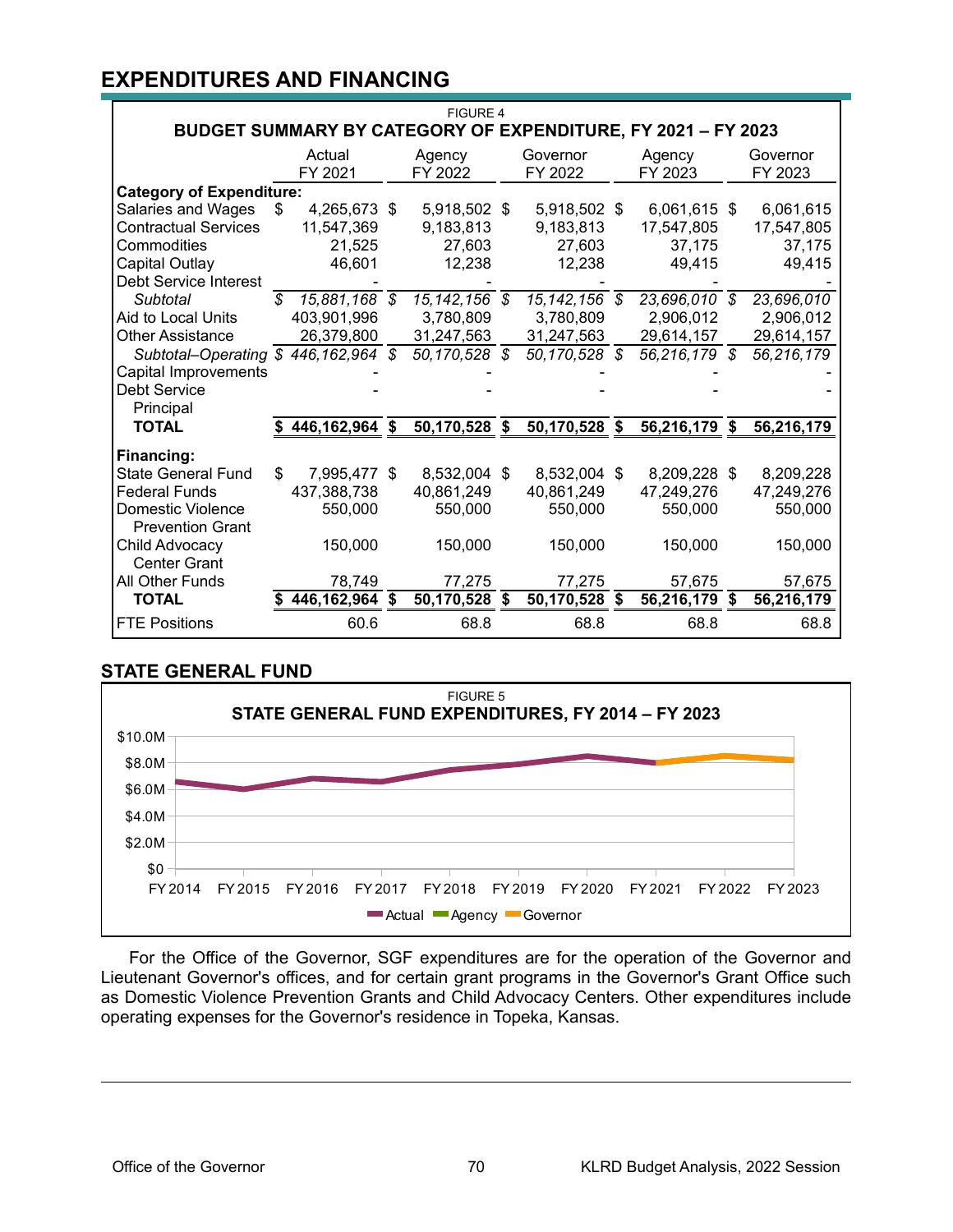# **FY 2022 ANALYSIS**

| FIGURE 6<br><b>SUMMARY OF BUDGET REQUEST, FY 2022</b>                                                                                                                                                                                                                             |    |                         |                            |                                                                |                            |                                                             |            |  |  |  |  |
|-----------------------------------------------------------------------------------------------------------------------------------------------------------------------------------------------------------------------------------------------------------------------------------|----|-------------------------|----------------------------|----------------------------------------------------------------|----------------------------|-------------------------------------------------------------|------------|--|--|--|--|
|                                                                                                                                                                                                                                                                                   |    | SGF                     |                            | Special<br><b>Revenue Funds</b>                                |                            | All Funds                                                   | <b>FTE</b> |  |  |  |  |
| <b>Legislative Approved:</b><br>Amount Approved by 2021 Legislature \$<br>1. SGF Reappropriation                                                                                                                                                                                  |    | 8,203,369 \$<br>327,316 |                            | 29,211,642 \$                                                  |                            | 37,415,011<br>327,316                                       | 43.8       |  |  |  |  |
| Subtotal-Legislative Approved                                                                                                                                                                                                                                                     | \$ | 8,530,685 \$            |                            | 29,211,642 \$                                                  |                            | 37,742,327                                                  | 43.8       |  |  |  |  |
| <b>Agency Revised Estimate:</b><br>2. Coronavirus Relief Fund (CRF)<br>3. Office of Recovery<br>4. Coronavirus Emergency<br>Supplemental Funding (CESF)<br>5. Family Violence Prevention and<br>Services Act (FVPSA)<br>6. Victims of Crime Act (VOCA) Victim<br>Assistance Grant | \$ |                         | - \$                       | 7,000,000 \$<br>3,524,569<br>(16, 571)<br>696,657<br>1,281,448 |                            | 7,000,000<br>3,524,569<br>(16, 571)<br>696,657<br>1,281,448 | 25.0       |  |  |  |  |
| 7. All Other Adjustments                                                                                                                                                                                                                                                          |    | 1,319                   |                            | (59, 221)                                                      |                            | (57, 902)                                                   |            |  |  |  |  |
| <b>Subtotal-Agency Revised Estimate</b>                                                                                                                                                                                                                                           | \$ | 8,532,004               | $\boldsymbol{\mathcal{S}}$ | 41,638,524                                                     | $\boldsymbol{\mathcal{S}}$ | 50,170,528                                                  | 68.8       |  |  |  |  |
| <b>Governor's Recommendation:</b>                                                                                                                                                                                                                                                 |    |                         |                            |                                                                |                            |                                                             |            |  |  |  |  |
| 8. No changes                                                                                                                                                                                                                                                                     |    |                         |                            |                                                                |                            |                                                             |            |  |  |  |  |
| TOTAL                                                                                                                                                                                                                                                                             |    | 8,532,004               | \$                         | 41,638,524                                                     | \$                         | 50,170,528                                                  | 68.8       |  |  |  |  |

### **LEGISLATIVE APPROVED**

Subsequent to the 2021 Session, one adjustment has been made to the \$37.4 million appropriated to the Office of the Governor for FY 2022. This adjustment changes the current year approved amount without any legislative action required.

1. **SGF REAPPROPRIATION.** The agency received an increase of \$327,316, SGF due to to unspent funds in FY 2021 that reappropriated to FY 2022.

### **AGENCY ESTIMATE**

The **agency** requests a revised estimate of \$50.2 million, including \$8.5 million SGF, in FY 2022. This is an increase of \$12.4 million, or 32.9 percent, above the FY 2022 approved amount. The increase is primarily attributable to expenditures from federal COVID-19 relief funds.

The **agency** estimate includes the following adjustments:

- 2. **CORONAVIRUS RELIEF FUND (CRF).** The agency's revised estimate includes expenditures of \$7.0 million in federal CRF moneys. The CRF is the largest source of state funding provided in the Coronavirus Aid, Relief, and Economic Security (CARES) Act. The agency was allocated a total of \$1.0 billion in discretionary moneys from the CRF, which must be used for expenditures related to the COVID-19 public health emergency. These funds were to be expended by December 2020 pursuant to the CARES Act; however, subsequent federal legislation extended this to December 2021.
- 3. **OFFICE OF RECOVERY.** The agency's revised estimate includes expenditures of \$3.5 million from the State Fiscal Recovery Funds provided in ARPA. These expenditures are for operating costs for the Office of Recovery in FY 2022. These expenditures include \$8.0 million for outside auditors and accountants for the distribution of funding and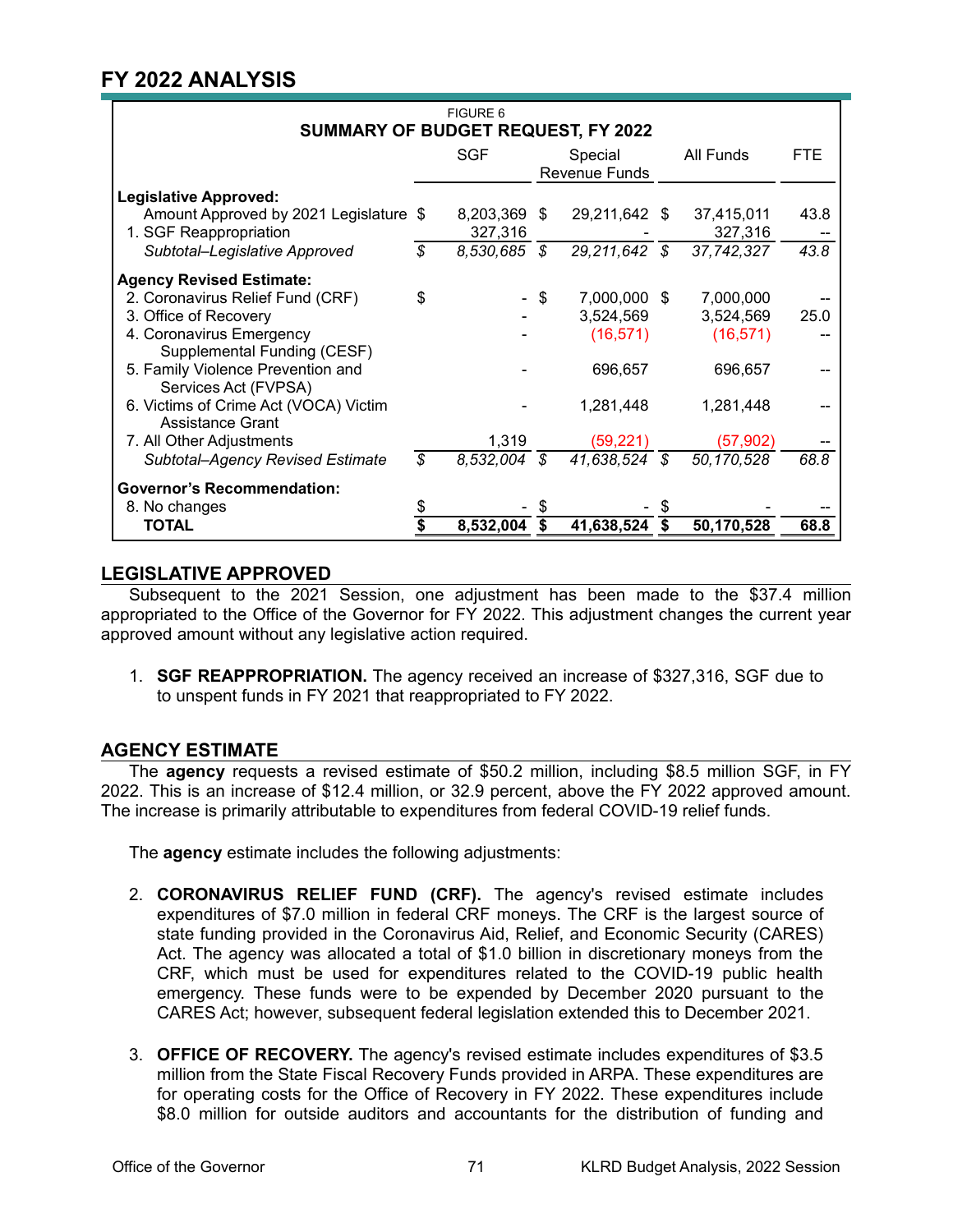expenditures (\$1.9 million) for salaries and wages. The agency requests 25.0 FTE positions to continue the Office of Recovery for FY 2023.

- 4. **CORONAVIRUS EMERGENCY SUPPLEMENTAL FUNDING (CESF).** The agency's revised estimates includes a decrease of \$16,571 in CESF expenditures. The CESF, authorized through the Coronavirus Aid, Relief, and Economic Security (CARES) Act, provides funding to prevent, prepare for, and respond to the COVID-19 pandemic, specifically for state and local units of government and federally recognized Indian Tribal governments performing law enforcement functions. This funding is provided through the U.S. Department of Justice and administered by the Governor's Grants Office.
- 5. **FAMILY VIOLENCE PREVENTION AND SERVICES ACT (FVPSA).** The Governor's Grant Office anticipates an increase of \$696,657 in federal FVPSA grant expenditures in FY 2022. The FVPSA is a federal program to prevent incidents of family violence, domestic violence, and dating violence; provide immediate shelter, supportive services, and access to community-based programs for victims of family violence, domestic violence, or dating violence, and their dependents; and provide specialized services for children exposed to family violence, domestic violence, or dating violence, including victims who are members of underserved populations. The U.S. Department of Health and Human Services provides funding for this grant.
- 6. **VICTIMS OF CRIME ACT (VOCA) VICTIM ASSITANCE GRANT.** The Governor's Grant Office anticipates an increase of \$1.3 million in federal VOCA grant expenditures in FY 2022. The federal VOCA program provides direct services to crime victims to respond to their emotional and physical needs, assists primary and secondary crime victims in stabilizing their lives after victimization, assists victims in understanding and participating in the criminal justice system, and provides crime victims with a measure of safety. Priority is given to victims of sexual assault, domestic violence, child abuse, and underserved victims crimes. The U.S. Department of Justice Office for Victims of Crime provides funding for this grant.
- 7. **ALL OTHER ADJUSTMENTS.** All other adjustments include an increase of \$1,319 SGF due to an increase in operating expenditures for the Office of the Governor and Lieutenant Governor which includes a corresponding decrease in special revenue funds of \$41,941. The agency also estimates federal funds decreases of \$17,280.

The **agency** estimate includes 68.8 FTE positions, which is an increase of 25.0 FTE positions above the FY 2022 approved amount. This increase is attributable to the continuation of Office of Recovery staff that were not anticipated to continue through FY 2022. However, due to enactment of ARPA, the Office of the Governor has continued to provide support and COVID-19 federal funds distribution through the Office of Recovery and requests the continuation of its staff.

### **GOVERNOR'S RECOMMENDATION**

The **Governor** concurs with the agency's request in FY 2022.

8. **NO CHANGES.** The Governor does not recommend any changes in FY 2022.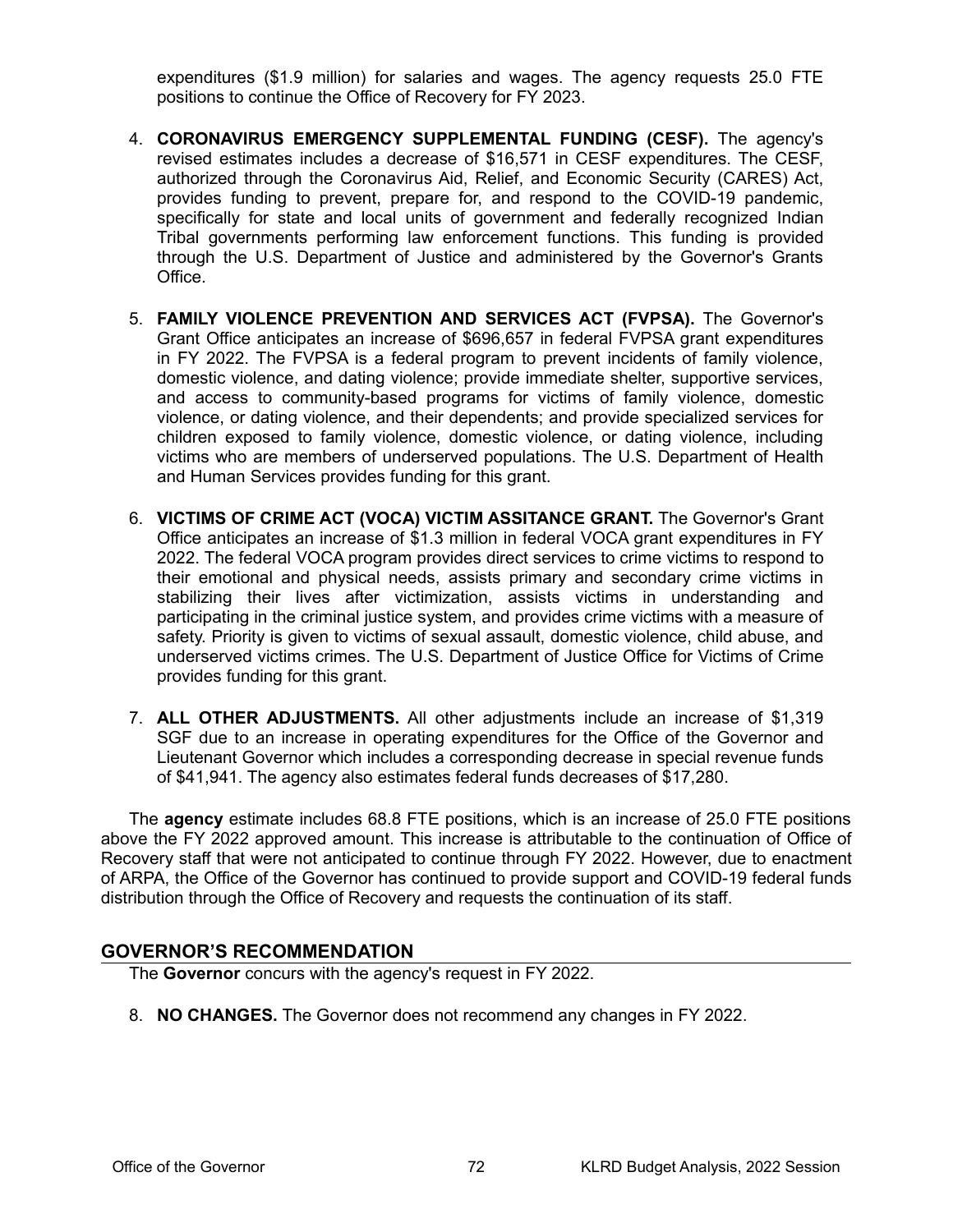# **FY 2022 CHANGE FROM ACTUAL EXPENDITURES**



The agency requests a revised estimate of \$50.2 million, including \$8.5 million SGF, in FY 2022. This is a decrease of \$396.0 million below the FY 2021 actual amount. This decrease is due to COVID-19 relief funds that flowed through the Office of the Governor in FY 2021 that will decrease in FY 2022.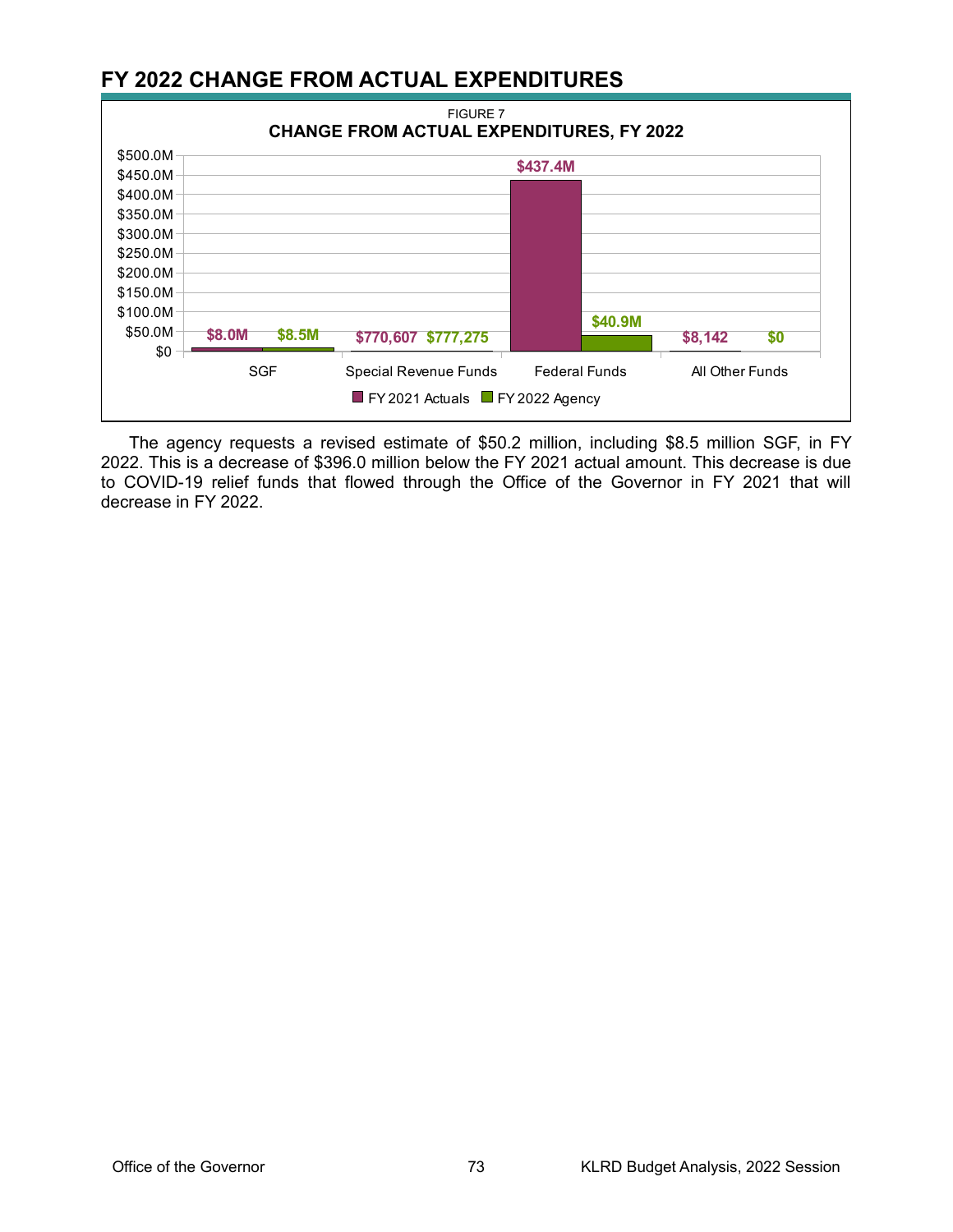# **FY 2023 ANALYSIS**

| <b>FIGURE 8</b><br><b>SUMMARY OF BUDGET REQUEST, FY 2023</b> |               |              |      |               |    |             |      |  |  |  |  |
|--------------------------------------------------------------|---------------|--------------|------|---------------|----|-------------|------|--|--|--|--|
|                                                              |               |              |      | Special       |    |             |      |  |  |  |  |
|                                                              |               | SGF          |      | Revenue Funds |    | All Funds   | FTE  |  |  |  |  |
| <b>Agency Revised Estimate, FY 2022</b>                      | \$            | 8,532,004 \$ |      | 41,638,524 \$ |    | 50,170,528  | 68.8 |  |  |  |  |
| <b>Agency Request:</b>                                       |               |              |      |               |    |             |      |  |  |  |  |
| 1. American Rescue Plan Act                                  | \$            |              | - \$ | 16,064,450 \$ |    | 16,064,450  |      |  |  |  |  |
| 2. Coronavirus Relief Fund (CRF)                             |               |              |      | (7,000,000)   |    | (7,000,000) |      |  |  |  |  |
| 3. Coronavirus Emergency<br>Supplemental Funds (CESF)        |               |              |      | (476,577)     |    | (476, 577)  |      |  |  |  |  |
| 4. Victims of Crime Act (VOCA) Victim<br>Assistance Grant    |               |              |      | (1,407,401)   |    | (1,407,401) |      |  |  |  |  |
| 5. Family Violence Prevention and<br>Services Act            |               |              |      | (259, 412)    |    | (259, 412)  |      |  |  |  |  |
| 6. Project Safe Neighborhoods                                |               |              |      | (212, 489)    |    | (212, 489)  |      |  |  |  |  |
| 7. All Other Adjustments                                     |               | (322,776)    |      | (340,144)     |    | (662, 920)  |      |  |  |  |  |
| Subtotal–Agency Estimate                                     | $\mathcal{S}$ | 8,209,228 \$ |      | 48,006,951    | \$ | 56,216,179  | 68.8 |  |  |  |  |
| <b>Governor's Recommendation:</b>                            |               |              |      |               |    |             |      |  |  |  |  |
| 8. No Changes                                                |               |              | \$   |               | £. |             |      |  |  |  |  |
| <b>TOTAL</b>                                                 |               | 8,209,228    | \$   | 48,006,951    | \$ | 56,216,179  | 68.8 |  |  |  |  |

### **AGENCY REQUEST**

The **agency** requests \$56.2 million, including \$8.2 million SGF, for FY 2023. This is a decrease of \$6.0 million, or 12.1 percent, below the FY 2022 revised estimate.

The **agency** request includes the following adjustments:

- 1. **AMERICAN RESCUE PLAN ACT.** The American Rescue Plan Act (ARPA) was enacted on March 11, 2021, and provides \$1.9 trillion in federal spending to assist in the response to and recovery from the COVID-19 pandemic. It is the sixth in a series of federal legislation providing COVID-19 relief totaling \$5.2 trillion. Entities in Kansas are estimated to be allocated over \$4.9 billion in COVID-19 federal relief as part of ARPA. Federal agencies continue to determine allocations and guidance and, in some instances, allocations are dependent on application or opt-in requirements. The agency estimates \$19.6 million in ARPA expenditures for FY 2023. This is an increase of \$16.1 million above the FY 2022 revised estimate. The agency intends to use ARPA funds to support the Office of Recovery, including \$8.4 million for consulting services to assist in administering the \$1.6 million provided through ARPA as discretionary funds.
- 2. **CORONAVIRUS RELIEF FUND (CRF).** The agency estimates a decrease of \$7.0 million due to federal CRF expenditures in FY 2022 that do not occur for FY 2023. Per federal guidance, moneys from this fund must be expended by December 2021.
- 3. **CORONAVIRUS EMERGENCY SUPPLEMENTAL FUNDS (CESF).** The agency estimates a decrease of \$476,577 due to CESF expenditures in FY 2022 that do not occur for FY 2023.
- 4. **VICTIMS OF CRIME ACT (VOCA) VICTIM ASSISTANCE GRANT.** The agency estimates a decrease of \$1.4 million in VOCA grant expenditures for FY 2023. The federal VOCA program provides direct services to crime victims to respond to their emotional and physical needs, assists primary and secondary crime victims in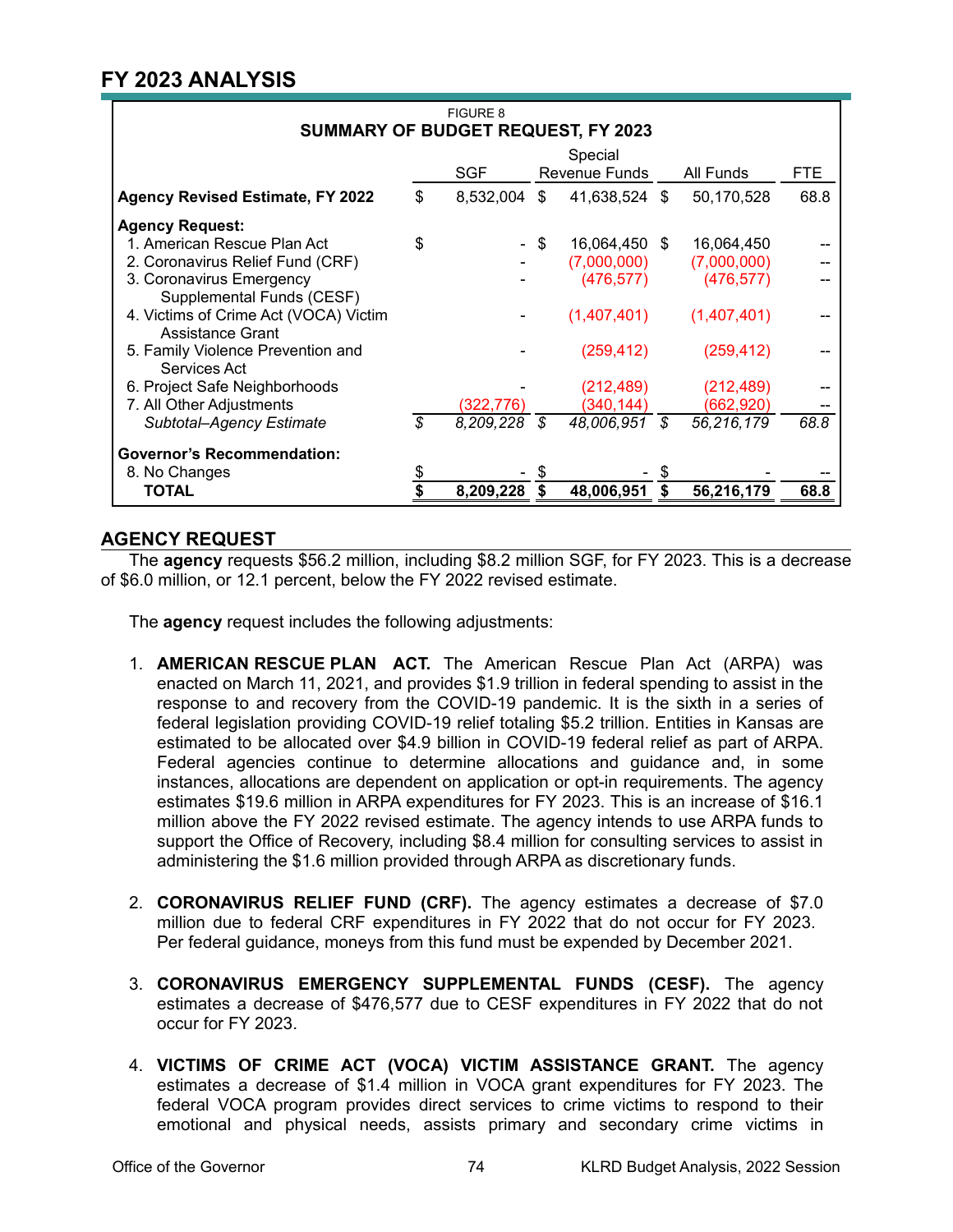stabilizing their lives after victimization, assists victims in understanding and participating in the criminal justice system, and provides crime victims with a measure of safety. Priority is given to victims of sexual assault, domestic violence, child abuse, and underserved victims crimes. The U.S. Department of Justice Office for Victims of Crime provides funding for this grant.

- 5. **FAMILY VIOLENCE PREVENTION AND SERVICES ACT (FVPSA).** The agency anticipates a decrease of \$259,412 in FVPSA expenditures for FY 2023. The FVPSA is a federal program to prevent incidents of family violence, domestic violence, and dating violence; provide immediate shelter, supportive services, and access to communitybased programs for victims of family violence, domestic violence, or dating violence, and their dependents; and provide specialized services for children exposed to family violence, domestic violence, or dating violence, including victims who are members of underserved populations. The U.S. Department of Health and Human Services provides funding for this grant.
- 6. **PROJECT SAFE NEIGHBORHOODS.** The federal Project Safe Neighborhoods (PSN) provides critical funding, resources, and training to combat violent crime and make communities safer through a comprehensive approach to public safety targeting law enforcement efforts with community engagement, prevention, and reentry efforts. The PSN grant program is designed to create and foster safer neighborhoods through a sustained reduction in violent crime, including but not limited to, addressing criminal gangs and the felonious possession and use of firearms. The Governor's Grants Program provides administrative oversight for grant award in partnership with the U.S. Attorney's Office for the District of Kansas. The agency anticipates a decrease of \$212,489 in expenditures for the Project Safe Neighborhoods grant program for FY 2023.
- 7. **ALL OTHER ADJUSTMENTS.** The agency requests additional adjustments including a decrease of \$322,776 in SGF expenditures. The agency decreased the request for SGF primarily for other assistance for Domestic Violence Prevention Grants and Child Advocacy Center grants due to a lack of reappropriated funding for FY 2023. In addition to the reduction in SGF expenditures, the agency estimates a decrease of \$340,144 in other expenditures for FY 2023. This includes a decrease of \$19,600 for expenditures related to training and conferences. Other reductions in federal funding are for Paul Coverdell Forensic Science Improvement Grants, Sexual Assault Services, and the Violence Against Women Act Grant expenditures.

The **agency** request also includes 68.8 FTE positions, which is unchanged from the FY 2022 revised estimate.

### **GOVERNOR'S RECOMMENDATION**

The **Governor** concurs with the agency's request for FY 2023.

8. **NO CHANGES.** The Governor does not recommend any changes for FY 2023.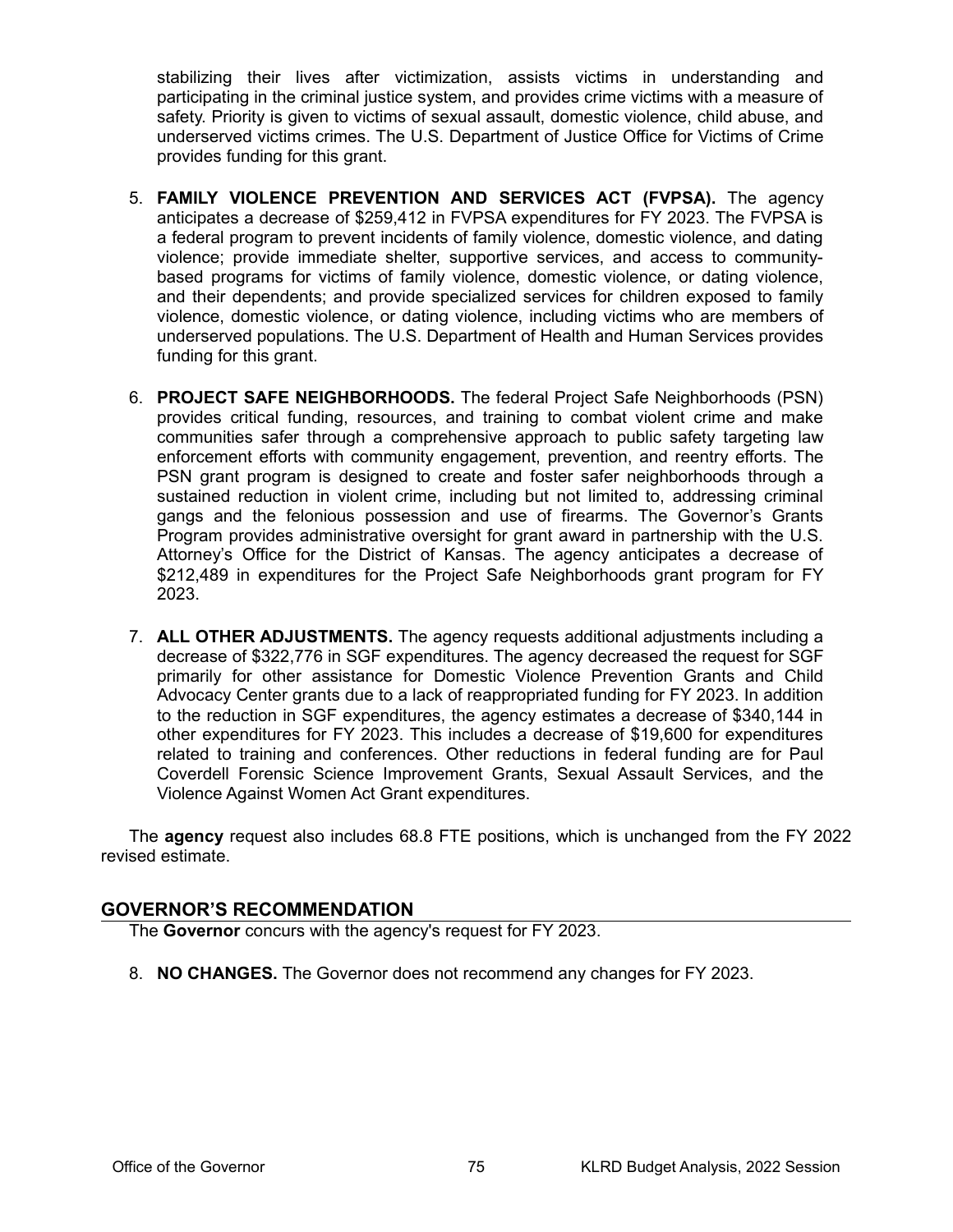# **PROGRAM AND PERFORMANCE MEASURES OVERVIEW**

| FIGURE 9<br><b>EXPENDITURES AND FTE POSITIONS BY PROGRAM, FY 2021 - FY 2023</b> |                           |  |                          |                     |                          |  |                                        |                     |                          |  |  |
|---------------------------------------------------------------------------------|---------------------------|--|--------------------------|---------------------|--------------------------|--|----------------------------------------|---------------------|--------------------------|--|--|
| Programs                                                                        | Actual<br>FY 2021         |  | Agency<br>FY 2022        | Governor<br>FY 2022 |                          |  | Agency<br>FY 2023                      | Governor<br>FY 2023 |                          |  |  |
| <b>Expenditures:</b><br>Office of the Governor<br>and Lieutenant<br>Governor    | \$<br>2,124,397 \$        |  | 2,440,162 \$             |                     | 2,440,162 \$             |  | 2,251,680                              | \$                  | 2,251,680                |  |  |
| Office of Recovery<br>Governor's Grants<br>Program                              | 412,501,427<br>31,087,180 |  | 10,524,569<br>36,692,954 |                     | 10,524,569<br>36,692,954 |  | 19,589,019<br>33,863,110               |                     | 19,589,019<br>33,863,110 |  |  |
| Commissions on<br>Disability and Minority<br>Affairs                            | 449,960                   |  | 512,843                  |                     | 512,843                  |  | 512,370                                |                     | 512,370                  |  |  |
| <b>TOTAL</b>                                                                    | $$446,162,964$ \$         |  | 50,170,528 \$            |                     |                          |  | 50,170,528 \$ 56,216,179 \$ 56,216,179 |                     |                          |  |  |
| <b>FTE Positions:</b><br>Office of the Governor<br>and Lieutenant<br>Governor   | 26.6                      |  | 23.8                     |                     | 23.8                     |  | 23.8                                   |                     | 23.8                     |  |  |
| Office of Recovery<br><b>Federal Grants Office</b>                              | 16.1<br>13.0              |  | 27.0<br>13.0             |                     | 27.0<br>13.0             |  | 27.0<br>13.0                           |                     | 27.0<br>13.0             |  |  |
| Commissions on<br>Disability and Minority<br>Affairs                            | 5.0                       |  | 5.0                      |                     | 5.0                      |  | 5.0                                    |                     | 5.0                      |  |  |
| <b>TOTAL</b>                                                                    | 60.6                      |  | 68.8                     |                     | 68.8                     |  | 68.8                                   |                     | 68.8                     |  |  |

### **PERFORMANCE MEASURES**

The 2016 Legislature passed HB 2739, which outlined a three-year process for state agencies to develop and implement a system of performance budgeting using outcome measures to evaluate program effectiveness.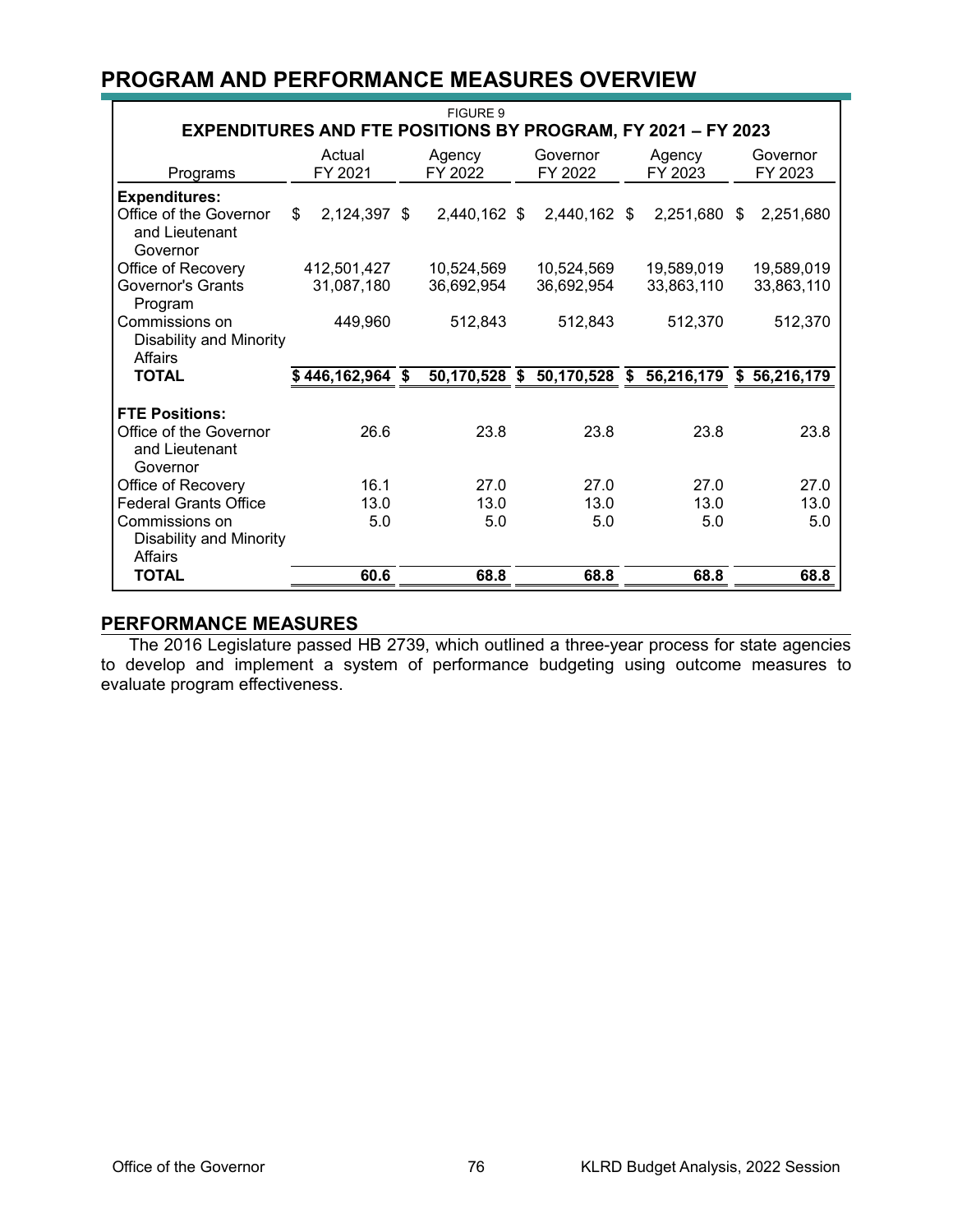# **OFFICE OF THE GOVERNOR AND LIEUTENANT GOVERNOR**



The *Kansas Constitution* provides that the Governor shall be the Chief Executive Officer of the State. The Governor is elected to a fouryear term of office on a ticket that also includes the Lieutenant Governor. Among the constitutional powers and duties exercised by the Governor are signing and vetoing acts of the Legislature, presenting an annual message to the Legislature on the condition of the State, submitting to the Legislature an annual state budget recommendation, and considering pardon of those convicted of criminal acts. The Governor also serves as chairperson of the State Finance Council and is, by virtue of the Office, the Commander-in-Chief of the Kansas National Guard. The Office of the Governor provides staff and technical assistance to the Governor in administering the Executive **Branch** 

The duties of the Lieutenant Governor are found in KSA 75-301, and their membership on the State Election Board is specified in KSA 25- 2203. One goal is to carry out the executive functions of the State entrusted to the Office of the Governor in an honest, efficient, and equitable manner through providing leadership and direction to the Executive Branch of government and being accessible to the people of Kansas.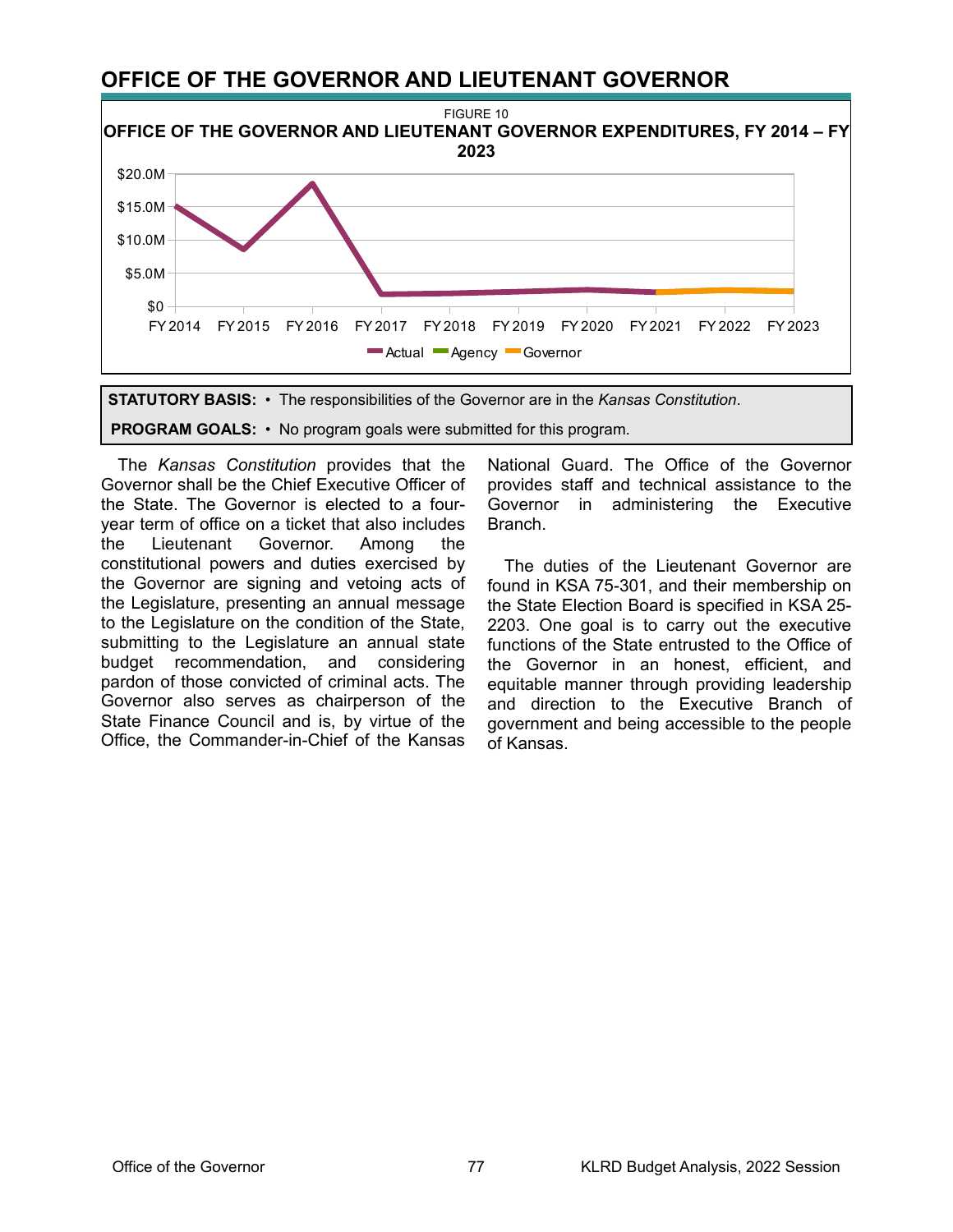| FIGURE 11<br>OFFICE OF THE GOVERNOR AND LIEUTENANT GOVERNOR, PERFORMANCE |                                                          |                           |                       |                      |                     |  |  |  |  |  |  |
|--------------------------------------------------------------------------|----------------------------------------------------------|---------------------------|-----------------------|----------------------|---------------------|--|--|--|--|--|--|
| <b>MEASURES</b>                                                          |                                                          |                           |                       |                      |                     |  |  |  |  |  |  |
|                                                                          | Actual<br>FY 2020                                        | Actual<br>FY 2021         | Actual<br>3-Year Avg. | Target<br>FY 2022    | Target<br>FY 2023   |  |  |  |  |  |  |
| <b>Outcome Measure:</b>                                                  | No Performance Measures were submitted for this Program. |                           |                       |                      |                     |  |  |  |  |  |  |
| Financing                                                                | Actual<br>FY 2020                                        | Actual<br>FY 2021         |                       | Governor<br>FY 2022  | Governor<br>FY 2023 |  |  |  |  |  |  |
| <b>SGF</b>                                                               | \$                                                       | 2,134,346 \$<br>2,102,205 |                       | \$<br>2,440,162 \$   | 2,251,680           |  |  |  |  |  |  |
| <b>Federal Funds</b><br>All Other Funds                                  |                                                          | 373,176                   | 22,192                |                      |                     |  |  |  |  |  |  |
| <b>TOTAL</b>                                                             | S                                                        | 2,507,522 \$<br>2,124,397 |                       | \$<br>$2,440,162$ \$ | 2,251,680           |  |  |  |  |  |  |
| <b>Percentage Change:</b>                                                |                                                          |                           |                       |                      |                     |  |  |  |  |  |  |
| <b>SGF</b><br>All Funds                                                  |                                                          | (99.0) %<br>(99.0) %      | (1.5) %<br>(15.3) %   | 16.1 %<br>14.9 %     | (7.7) %<br>(7.7) %  |  |  |  |  |  |  |
| <b>FTE Positions</b>                                                     |                                                          | 24.6                      | 26.6                  | 23.8                 | 23.8                |  |  |  |  |  |  |

### **BUDGET ANALYSIS**

The **agency** requests \$2.3 million, all SGF, for the Office of the Governor and Lieutenant Governor for FY 2023. This is a decrease of \$188,482 below the FY 2022 revised estimate. This decrease is partially attributable to a decrease in contractual services expenditures (\$156,190) due to a decrease in fees for professional services. The remaining decrease

is attributable to a decrease in salaries and wages expenditures, including employer contributions to employee fringe benefits such deferred compensation plans.

The **Governor** concurs with the agency request for the Administration program in FY 2022 and FY 2023.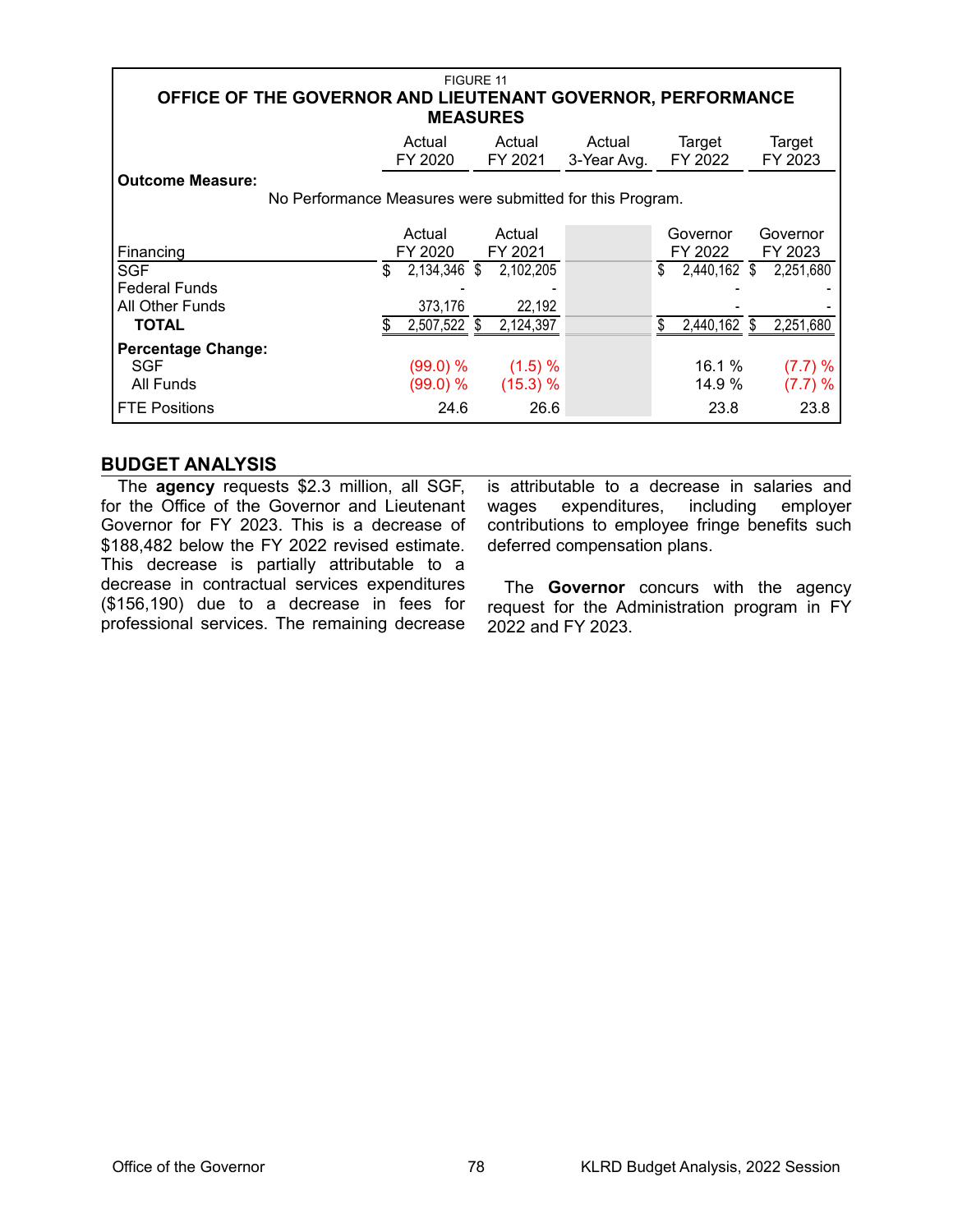# **OFFICE OF RECOVERY**



**STATUTORY BASIS:** • None Submitted.

**PROGRAM GOALS:** • No Program Goals were submitted for this Program.

The Governor established the Office of Recovery within the Office of the Governor in May 2020 for the purpose of managing the State's economic recovery from the effects of the COVID-19 pandemic. The Office of Recovery provides policy assistance to the

Governor's Strengthening People and Revitalizing Kansas (SPARK) Task Force, technical assistance to local governments, and administers the distribution of COVID-19 federal relief funds.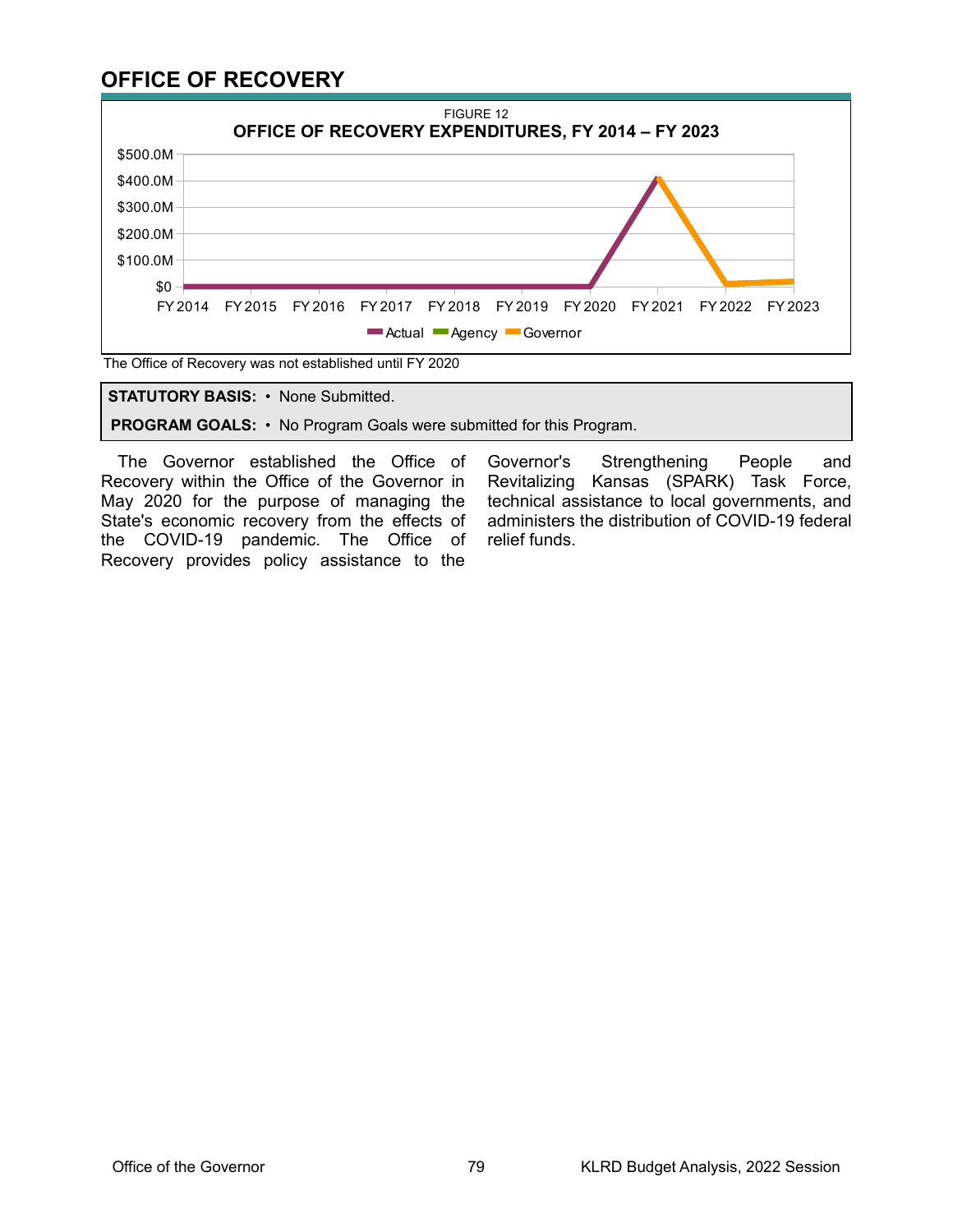| FIGURE 13<br>OFFICE OF RECOVERY, PERFORMANCE MEASURES                               |    |                      |    |                          |                       |                       |                     |  |  |  |  |  |
|-------------------------------------------------------------------------------------|----|----------------------|----|--------------------------|-----------------------|-----------------------|---------------------|--|--|--|--|--|
|                                                                                     |    | Actual<br>FY 2020    |    | Actual<br>FY 2021        | Actual<br>3-Year Avg. | Target<br>FY 2022     | Target<br>FY 2023   |  |  |  |  |  |
| <b>Outcome Measure:</b><br>No Performance Measures were submitted for this Program. |    |                      |    |                          |                       |                       |                     |  |  |  |  |  |
| Financing                                                                           |    | Actual<br>FY 2020    |    | Actual<br>FY 2021        |                       | Governor<br>FY 2022   | Governor<br>FY 2023 |  |  |  |  |  |
| <b>SGF</b><br><b>Federal Funds</b>                                                  | \$ | 63,617 \$<br>130,309 |    | հ                        |                       | \$                    | \$.                 |  |  |  |  |  |
| All Other Funds                                                                     |    |                      |    | 412,502,356<br>(935)     |                       | 10,524,569            | 19,589,019          |  |  |  |  |  |
| <b>TOTAL</b>                                                                        |    | 193,926              | \$ | 412,501,427              |                       | 10,524,569<br>\$      | 19,589,019<br>\$    |  |  |  |  |  |
| <b>Percentage Change:</b><br><b>SGF</b><br>All Funds                                |    | (99.0) %<br>(99.0) % |    | (100.0) %<br>212,610.7 % |                       | (100.0) %<br>(97.4) % | -- %<br>86.1 %      |  |  |  |  |  |
| <b>FTE Positions</b>                                                                |    | 15.0                 |    | 16.1                     |                       | 27.0                  | 27.0                |  |  |  |  |  |

### **PERFORMANCE AND BUDGET ANALYSIS**

The agency requests Office of Recovery expenditures of \$19.6 million, all from federal funds, for FY 2023. This is an increase of \$9.1 million above the FY 2022 revised estimate. This increase is primarily attributable to an increase in contractual services expenditures (\$8.8 million) for FY 2023 to compensate the private sector auditors and accountants overseeing the distribution of discretionary moneys from the State and Local Fiscal

Recovery Funds provided in ARPA. The remaining increase includes expenditures for office supplies and equipment and an increase for employer contributions to employee fringe benefits.

The **Governor** concurs with the agency request for the Office of Recovery program in FY 2022 and FY 2023.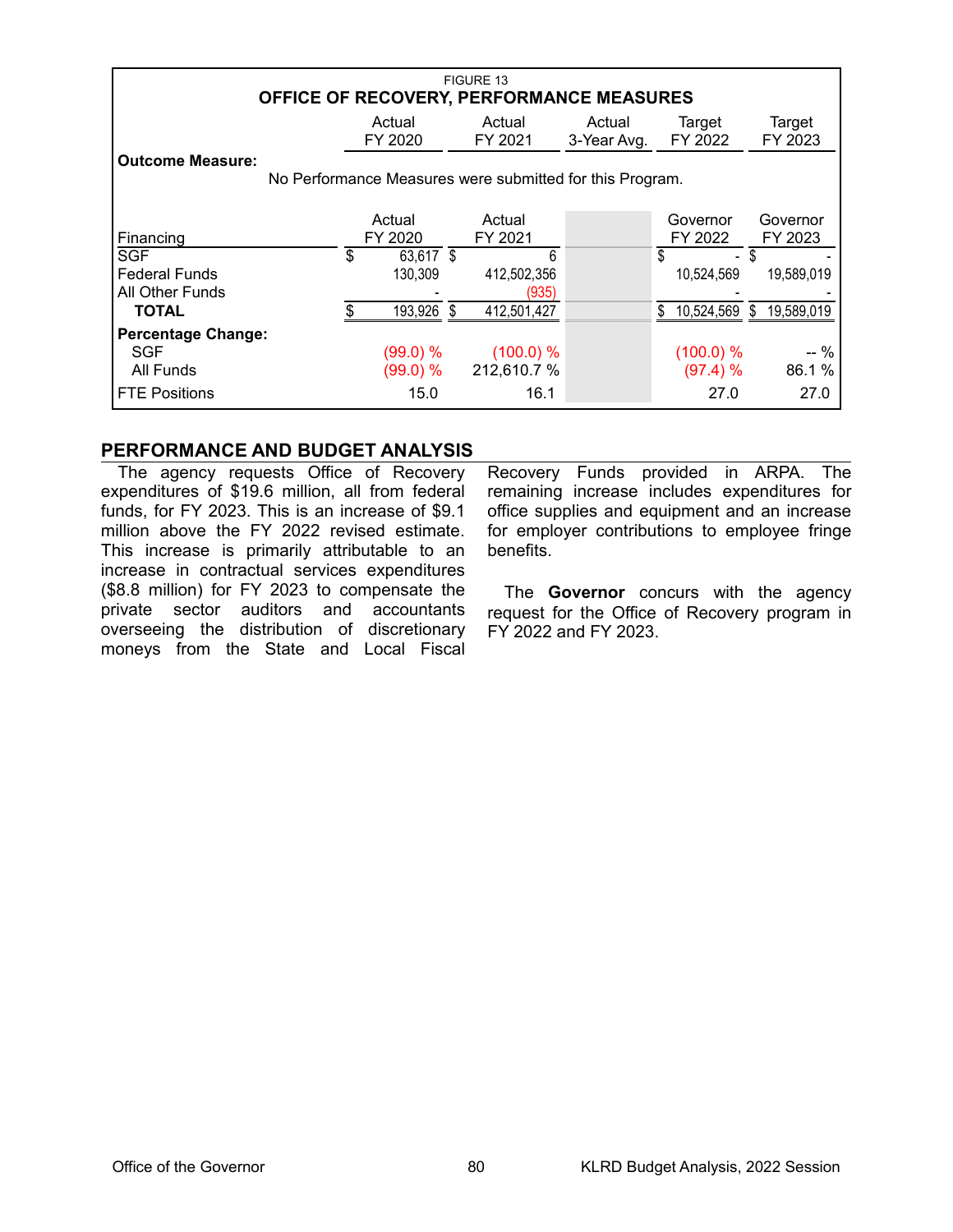### **GOVERNOR'S GRANTS PROGRAM**



The Governor's Grant Program was included in the Governor and Lieutenant Governor program until FY 2017.



The Governor's Grants Office manages state and federal grants provided to state agencies, local units of government, and individual nonprofit, community, and faith-based organizations in Kansas. In FY 2020, the Grants Office distributed \$2.1 million to state agencies, \$3.5 million to local units of government, and \$24.8 million to other non-state entities. In FY 2021, the Grants Office distributed \$3.2 million to local units of government, and \$26.2 million to other non-state entities.

### **STATE GENERAL FUND GRANT PROGRAMS**

**Domestic Violence Prevention Grants.** Funds are available to support communitybased nonprofit organizations whose primary purposes are to operate programs and shelters for victims of sexual and domestic violence. Program accreditation is reviewed by the Grants Office; however, programs are no longer required to be accredited by the Kansas Coalition Against Sexual and Domestic Violence.

**Child Advocacy Center Grants.** The purpose of these grants is to initiate, enhance, or expand grant projects that establish comprehensive Children's Advocacy Centers (CACs). CACs are child-focused, communityoriented programs that coordinate investigation and intervention services for abused children by bringing together professionals and agencies in a comprehensive, multidisciplinary model. Eligible applicants include nonprofit organizations and units of state and local government.

#### **FEDERAL DISCRETIONARY GRANT PROGRAM**

**Federal Improving Criminal Justice Responses (ICJR) to Sexual Assault, Domestic Violence, Dating Violence and Stalking.** The goal of the ICJR project is to develop policies, protocols, best practices, and training curricula for all professions within the criminal justice system to enable a consistent response to victims of domestic and sexual violence. (*Staff Note:* the ICJR Program was formerly known as the Grants to Encourage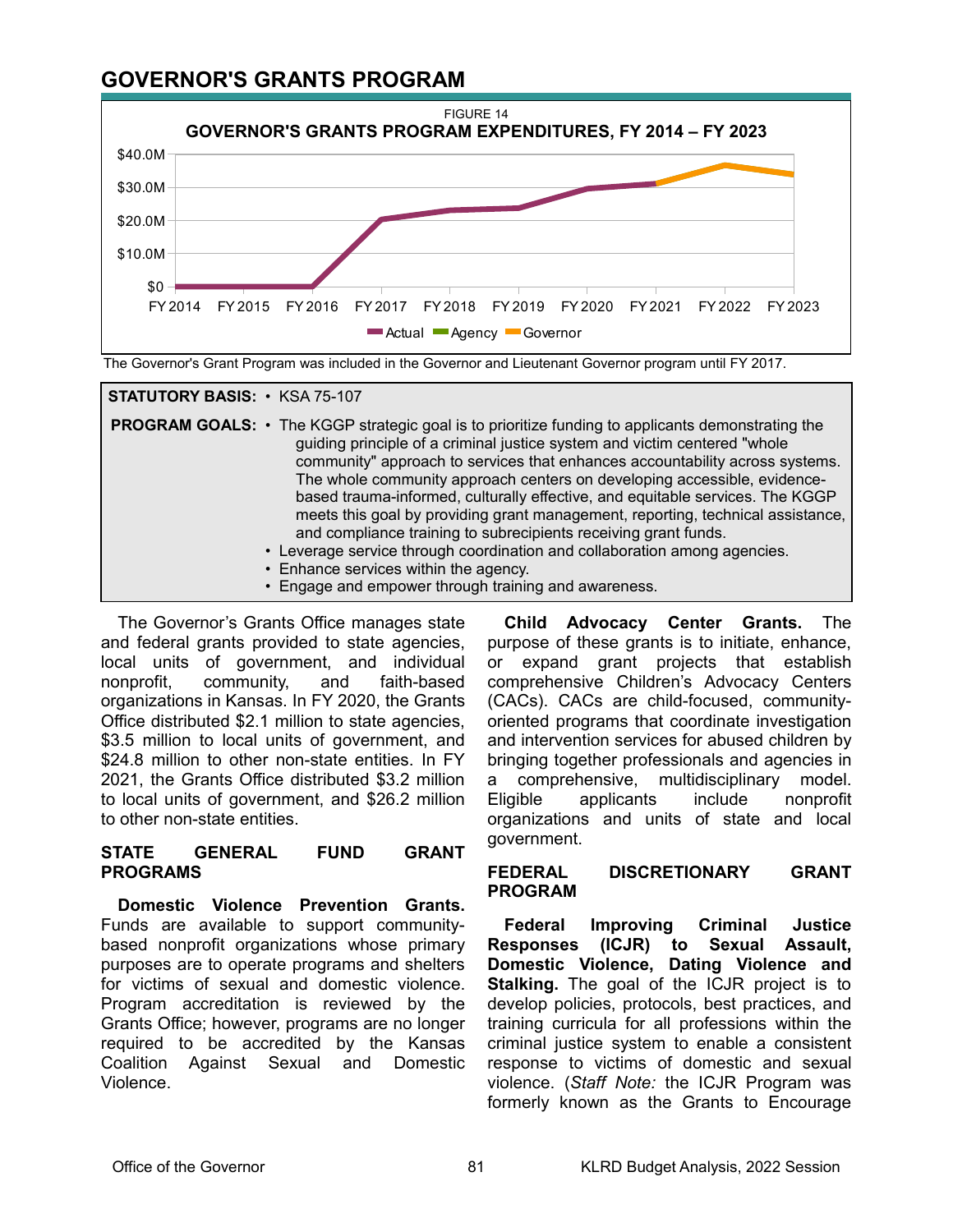Arrests by Police (GTEAP) program, but is substantially similar in function.)

This uniform domestic and sexual violence training is for victim and offender services from the time of a 911 call reporting an incident through the investigation, arrest, prosecution, probation or parole, and release of an offender.

#### **FEDERAL FORMULA GRANT PROGRAMS**

**STOP Violence Against Women Act (VAWA) Grant.** The U.S. Department of Justice Office on Violence Against Women (OVW) currently administers 24 grant programs authorized by the VAWA of 1994 and subsequent legislation. These grant programs are designed to develop the nation's capacity to reduce domestic violence, dating violence, sexual assault, and stalking by strengthening services to victims and holding offenders accountable.

The VAWA grant program supports law enforcement and prosecution strategies to combat violent crimes against women and to develop and enhance victim services in cases involving violent crimes against women. Law enforcement agencies receive 25.0 percent of the grant funds, prosecution receives 25.0 percent, courts receive 5.0 percent, nonprofit victims service organizations receive 30.0 percent, and 15.0 percent can be used for discretionary purposes.

**Sexual Assault Services Program (SASP).** SASP funds are used to provide intervention, advocacy, accompaniment (*e.g.*, accompanying victims to court, medical facilities, police departments), support services, and related assistance to adult, youth, and child victims of sexual assault; family and household members of sexual assault victims; and those collaterally affected by the sexual assault victimization. The U.S. Department of Justice Office on Violence Against Women provides funding for this program.

**Victims of Crime Act (VOCA) Victim Assistance Grant.** The federal VOCA program provides direct services to crime victims to respond to their emotional and physical needs, assists primary and secondary crime victims in stabilizing their lives after victimization, assists victims in understanding and participating in the criminal justice system, and provides crime victims with a measure of safety. Priority is given to victims of sexual assault, domestic violence, child abuse, and underserved victims crimes. The U.S. Department of Justice Office for Victims of Crime provides funding for this grant.

**Justice Assistance Grant (JAG).** The Byrne Formula JAG funding addresses eight purpose areas: law enforcement; prosecution and courts; crime prevention and education; corrections and community corrections; drug treatment and enforcement; planning, evaluation, and technology improvement; crime victim and witness programs; and mental health programs and related law enforcement and corrections behavioral programs and crisis intervention teams.

JAG funding is awarded to states and territories by a formula based on population and Part I violent crimes. Approximately 66.0 percent of a state's total allocation flows to the state's criminal justice planning agency, the State Administering Agency (SAA). The SAA, in turn, passes a designated percentage (called the Variable Pass Through) to local governments and, through them, to nonprofit service providers. The remaining 34.0 percent flows directly from the Bureau of Justice Assistance (BJA) to local governments based on Part I violent crimes as reported to the Federal Bureau of Investigation (FBI).

**Residential Substance Abuse Treatment (RSAT) Initiative.** Through the RSAT initiative, the BJA provides financial assistance, training, program guidance, evaluation, and leadership to states and local communities interested in administering substance abuse treatment programs in its correctional facilities. Funds are distributed based on the following formula: Each state is allocated a base amount of 0.4 percent of the total funds available for the program. The remaining funds are divided based on the same ratio of each participating state's prison population to the total prison population of all states.

**National Criminal History Improvement Program (NCHIP).** The goal of the federal NCHIP Grant program is to improve the nation's safety and security by enhancing the quality, completeness, and accessibility of criminal history record information and by ensuring the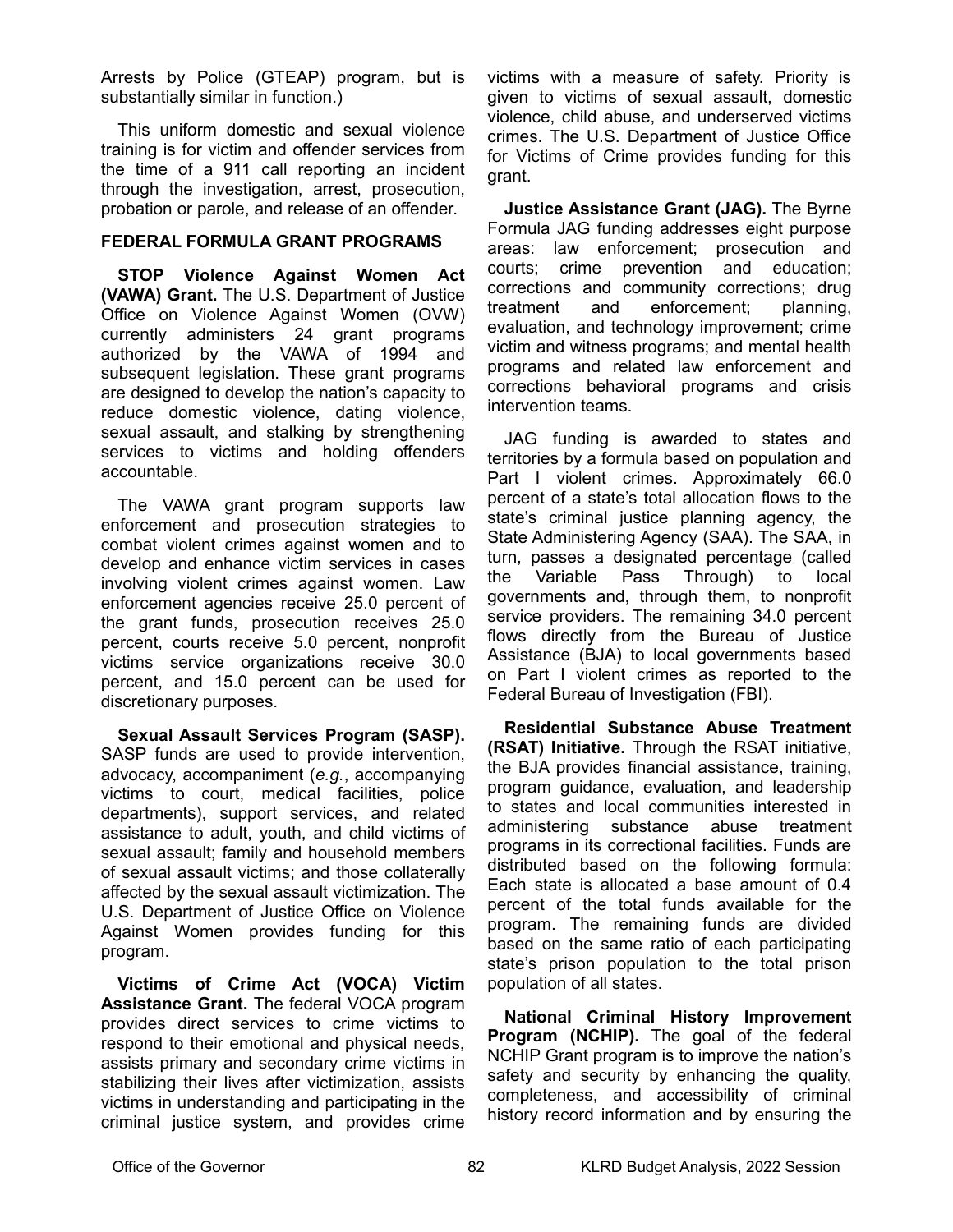nationwide implementation of criminal justice and noncriminal justice background check systems. NCHIP serves as an umbrella for various record improvement activities and funding streams, each of which has unique goals and objectives.

**National Forensic Sciences Improvement Act.** The Paul Coverdell Forensic Science Improvement Grants Program awards grants to states and units of local government to help improve the quality and timeliness of forensic science and medical examiner services. Among other things, funds may be used to eliminate a backlog in the analysis of forensic evidence and to train and employ forensic laboratory personnel, as needed, to eliminate such a backlog. SAAs may apply for both "base" (formula) and competitive funds. Units of local government may apply for competitive funds.

**Prison Rape Elimination Act Grant (PREA).** The federal funds are used to enable states to adopt and achieve full compliance with the National PREA Standards, establishing cultures of "zero tolerance" related to sexual abuse and sexual harassment in confinement facilities.

**Bulletproof Vest Partnership (BVP).** The BVP is a federal program to purchase bulletproof vests. JAG funds or other federal funding sources may not be used to pay for that portion of the bulletproof vest (50.0 percent) not covered by BVP funds.

**John R. Justice (JRJ) Grant.** The JRJ Grant program provides student loan repayment assistance for local, state, and federal government public defenders and local and state government prosecutors who commit to serving as public defenders and prosecutors for at least three years. JRJ is administrated by the U.S. Department of Justice Bureau of Justice Assistance.

**Project Safe Neighborhoods (PSN) Grant Program.** The federal PSN provides critical funding, resources, and training to combat violent crime and make communities safer

through a comprehensive approach to public safety targeting law enforcement efforts with community engagement, prevention, and reentry efforts. The PSN grant program is designed to create and foster safer neighborhoods through a sustained reduction in violent crime, including but not limited to, addressing criminal gangs and the felonious possession and use of firearms. The Governor's Grants Program provides administrative oversight for grant awards in partnership with the Kansas U.S. Attorney's Office.

**State Access Visitation Program (SAVP).** The federal SAVP provides supervised child exchange and supervised child visitation services to children and families at risk because of circumstances relating to neglect; substance abuse; emotional, physical, or sexual abuse; or domestic or family violence. The U.S. Department of Health and Human Services provides funding for this grant.

**Family Violence Prevention and Services Act (FVPSA).** The FVPSA is a federal program to prevent incidents of family violence, domestic violence, and dating violence; provide immediate shelter, supportive services, and access to community-based programs for victims of family violence, domestic violence, or dating violence, and their dependents; and provide specialized services for children exposed to family violence, domestic violence, or dating violence, including victims who are members of underserved populations. The U.S. Department of Health and Human Services provides funding for this grant.

**Coronavirus Emergency Supplemental Funding (CESF).** The CESF, authorized through the Coronavirus Aid, Relief, and Economic Security (CARES) Act, provides funding to prevent, prepare for, and respond to the COVID-19 pandemic, specifically for state and local units of government and federally recognized Indian Tribal governments performing law enforcement functions, and nonprofit, community, and faith-based organizations.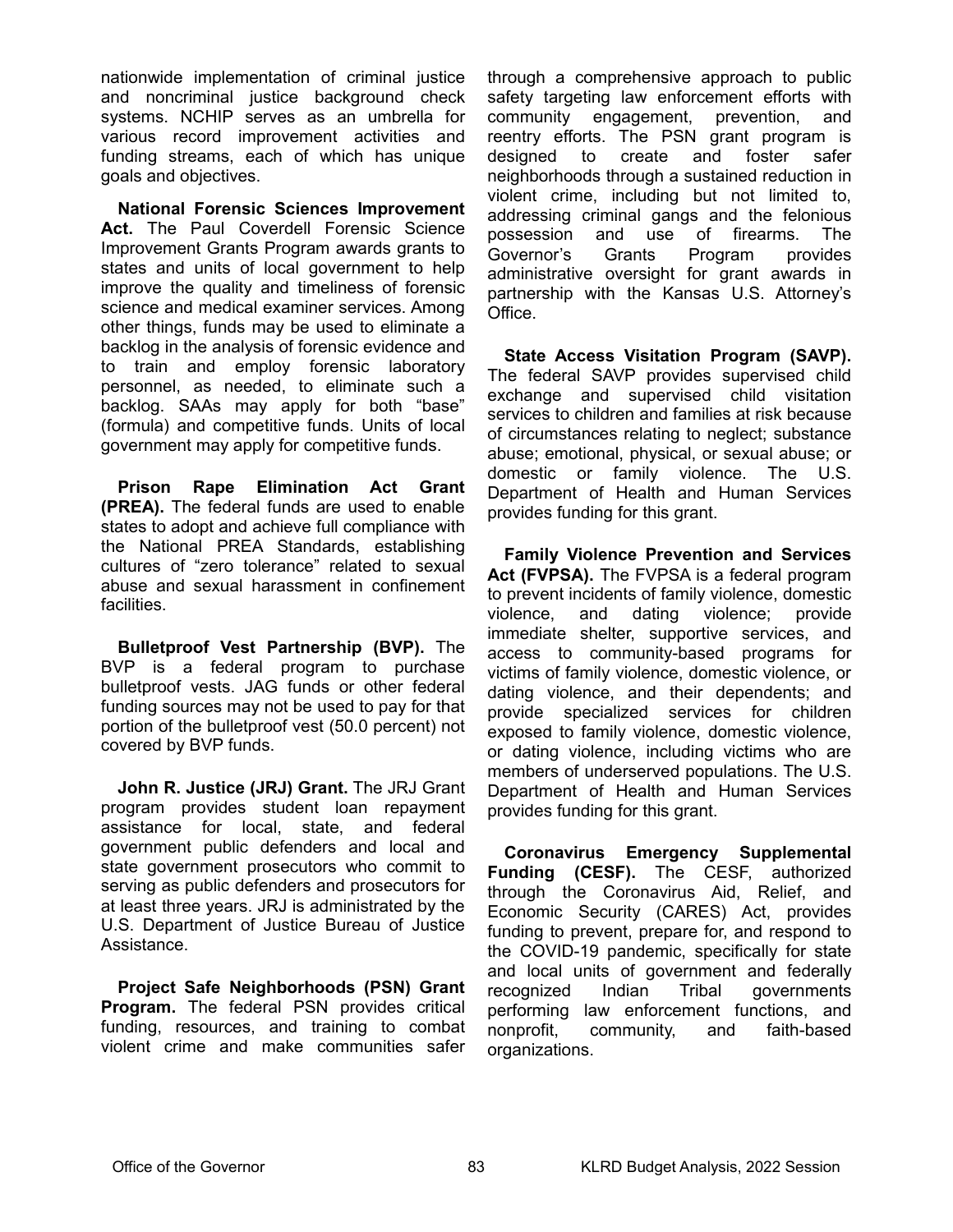| <b>FIGURE 15</b><br><b>GOVERNOR'S GRANTS PROGRAM, PERFORMANCE MEASURES</b> |                   |              |                   |                                 |                       |               |    |                   |    |                   |  |
|----------------------------------------------------------------------------|-------------------|--------------|-------------------|---------------------------------|-----------------------|---------------|----|-------------------|----|-------------------|--|
|                                                                            |                   |              |                   |                                 |                       |               |    |                   |    |                   |  |
|                                                                            | Actual<br>FY 2020 |              | Actual<br>FY 2021 |                                 | Actual<br>3-Year Avg. |               |    | Target<br>FY 2022 |    | Target<br>FY 2023 |  |
| <b>Outcome Measure:</b>                                                    |                   |              |                   |                                 |                       |               |    |                   |    |                   |  |
| 1. # of Subgrant Awards Issued                                             |                   | 227          |                   | 237                             |                       | 236           |    | 225               |    | 225               |  |
| 2.# of Subgrant Reports Reviewed                                           |                   | 2,980        |                   | 5,241                           |                       | 3,124         |    | 5,000             |    | 5,000             |  |
| 3. Dollar amount of Subgrant Awards<br>Issued                              |                   |              |                   | $$34,029,293$ $$35,077,203$ $$$ |                       | 35,196,805 \$ |    | 36,000,000 \$     |    | 34,750,000        |  |
| <b>Output Measure:</b>                                                     |                   |              |                   |                                 |                       |               |    |                   |    |                   |  |
| 4.# of Monitoring Reviews                                                  |                   | 273          |                   | 322                             |                       | 255           |    | 240               |    | 240               |  |
| 5.# of Grant Trainings Provided                                            |                   | 9            |                   | 14                              |                       | 10            |    | 16                |    | 16                |  |
|                                                                            |                   | Actual       |                   | Actual                          |                       |               |    | Governor          |    | Governor          |  |
| Financing                                                                  |                   | FY 2020      |                   | FY 2021                         |                       |               |    | FY 2022           |    | FY 2023           |  |
| <b>SGF</b>                                                                 | \$                | 5,968,446 \$ |                   | 5,451,448                       |                       |               | \$ | 5,578,999 \$      |    | 5,445,178         |  |
| <b>Federal Funds</b>                                                       |                   | 22,937,601   |                   | 24,886,382                      |                       |               |    | 30,336,680        |    | 27,660,257        |  |
| All Other Funds                                                            |                   | 700,000      |                   | 749,350                         |                       |               |    | 777,275           |    | 757,675           |  |
| <b>TOTAL</b>                                                               | S                 |              |                   | 29,606,047 \$ 31,087,180        |                       |               | \$ | 36,692,954        | S. | 33,863,110        |  |
| <b>Percentage Change:</b>                                                  |                   |              |                   |                                 |                       |               |    |                   |    |                   |  |
| <b>SGF</b>                                                                 |                   | 10.5 %       |                   | (8.7) %                         |                       |               |    | $2.3\%$           |    | (2.4) %           |  |
| All Funds                                                                  |                   | 24.8 %       |                   | 5.0%                            |                       |               |    | 18.0%             |    | (7.7) %           |  |
| <b>FTE Positions</b>                                                       |                   | 12.0         |                   | 13.0                            |                       |               |    | 13.0              |    | 13.0              |  |

### **PERFORMANCE AND BUDGET ANALYSIS**

The **agency** requests \$33.9 million, including \$5.4 million SGF, for the Governor's Grants Program for FY 2023. This is a decrease of \$2.8 million below the FY 2022 revised estimate. The decrease is due to a decrease in VOCA Grant expenditures (\$1.4 million), Family Violence Prevention Grant (\$259,782), and Project Safe Neighborhood Grant expenditures (\$212,584). Other reductions in federal funding are for Paul Coverdell Forensic Science Improvement Grants, Crime Victims Assistance Grants, and the Violence Against Women Act Grant expenditures.

The **Governor** concurs with the agency request for the Grant's Office in FY 2022 and FY 2023.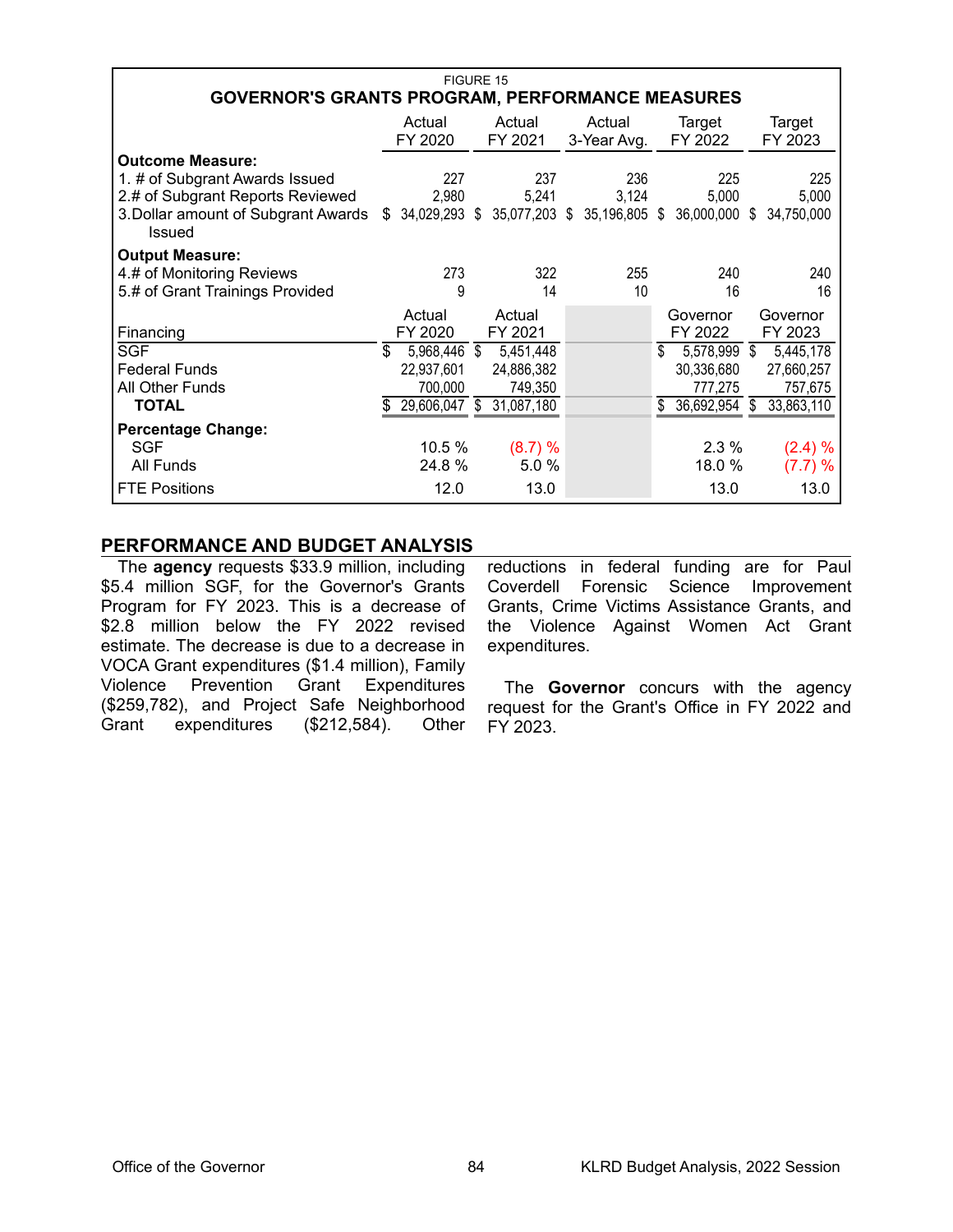# **COMMISSIONS ON DISABILITY AND MINORITY AFFAIRS**



**STATUTORY BASIS: • No statutes were submitted for this program.** 

**PROGRAM GOALS:** • No Performance Measures were submitted for this program.

The Commissions on Disability and Minority Affairs include the Kansas Hispanic and Latino American Affairs Commission (KHLAAC), Kansas African-American Affairs Commission (KAAC), Kansas Commission on Disability Concerns (KCDC), and the Native American Affairs Liaison. The Commissions and the liaison address the concerns of substantial minority populations within Kansas.

The KHLAAC is a seven-member body appointed by the Governor. No more than four members can be from the same political party and each Congressional district shall have at least one appointee. KHLAAC serves as a liaison for the Kansas Hispanic and Latino community and the Office of the Governor; addresses public policy concerns primarily in the areas related to education, health, and business; and works closely with the Kansas Hispanic and Latino American Legislative Caucus as well as other state agencies in order to improve the lives of all Kansans.

Major programs include the following:

● **Interpreter and Translator Task Force.** The Commission is currently developing a handbook of best practices. The goals of the Task Force are to identify the process for state credentialing of qualified interpreters and translators, to find or train qualified individuals to provide quality interpretation and translation, and to implement the identified process and fund the initiative;

- **Business Outreach.** The Commission works with Hispanic- and Latino-owned businesses to assist in marketing and community outreach;
- *Impresario***.** This program validates sole source contracts to Hispanic- and Latino-owned businesses; and
- *Promotores de Salud***.** This program provides community assistance and outreach to non-traditional health workers, predominantly family members. The Kansas Department of Health and Environment has been assisting the program.

KAAC is a seven-member commission created during the 1997 Session by former Governor Graves. The purpose of the KAAC is to address issues of equity for African Americans and serve as a conduit for programs, legislation, grants, research, and policy advice for state and local organizations in addressing concerns unique to the African American community in Kansas.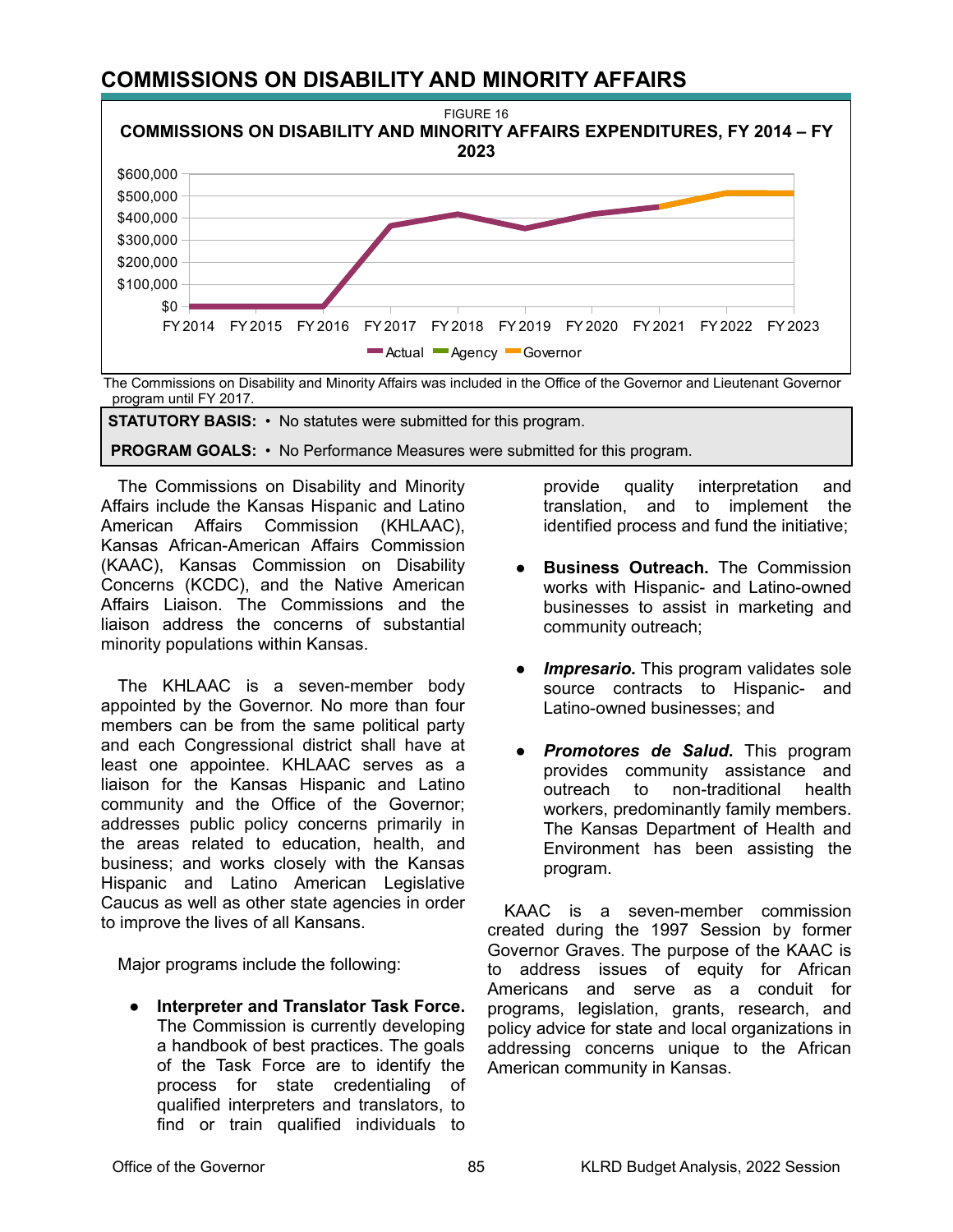Major programs include the following:

- **Community Advisory Board Training Academy.** The Community Advisory Board Training Academy, in cooperation with the Kansas Law Enforcement Training Center, provides a "Fair and Impartial Policing" seminar to provide diverse communities with the information needed to work along with local agencies to develop community plans that provide guidance for promoting fair and impartial policing in the areas of policy, training, supervision/accountability, leadership, recruitment/hiring, outreach to diverse communities, and measurement. Additionally, the two-day instructional program is designed to generally familiarize participants with contemporary police training approaches and policing practices, and to facilitate an understanding of policing from a law enforcement perspective. The seminar is offered four times a year in Kansas City, Olathe, Topeka, and Wichita; and
- **Teen Civic Leadership Academy.** The Teen Civic Leadership Academy assists youth in developing a familiarity with the legislative process and political involvement by leveraging the current Youth Day at the Capitol and supplementing it with the Congressional Award program. The goal is to involve students in the legislative process at multiple points throughout the year rather than just one day.

The KCDC focuses on partnerships, information, and referral at the state, regional, and local levels for persons with disabilities. KCDC provides policy recommendations to the State of Kansas on changes to laws, regulations, and programs that affect people with disabilities.

KCDC provides information to the public (communities and people) with disabilities on employment (work), school (to work or transition), home, play/community, youth issues, and disability history. KCDC also is an informational and referral resource for people who are not sure where to go for their problem or issue. Major programs include the following:

- **Kansas Employment First Oversight Commission.** The Employment First law (KSA 44-1136-38) sets as the official policy of the State of Kansas that competitive and integrated employment is the first option when serving people with disabilities, establishes definitions of "competitive" and "integrated" employment, and details the requirements of state agencies to conform to the law. This is a fivemember commission appointed by leaders of the House and Senate and the Governor;
- **Cooperation with Independent Living Centers.** The KCDC works with independent living centers to establish disability mentoring days and provides a safe harbor for meeting with disabled job applicants. The role of the KCDC is oversight only; and
- The KCDC advocates for policy changes, including service dog laws and updates to the Kansas Act Against Discrimination.

The Governor's **Native American Affairs Liaison** works to ensure the concerns and needs of the state's Native American population are addressed in state policymaking decisions, and to coordinate intergovernmental communications between tribal governments and the Governor's Office, in addition to other state agencies and other Native American organizations.